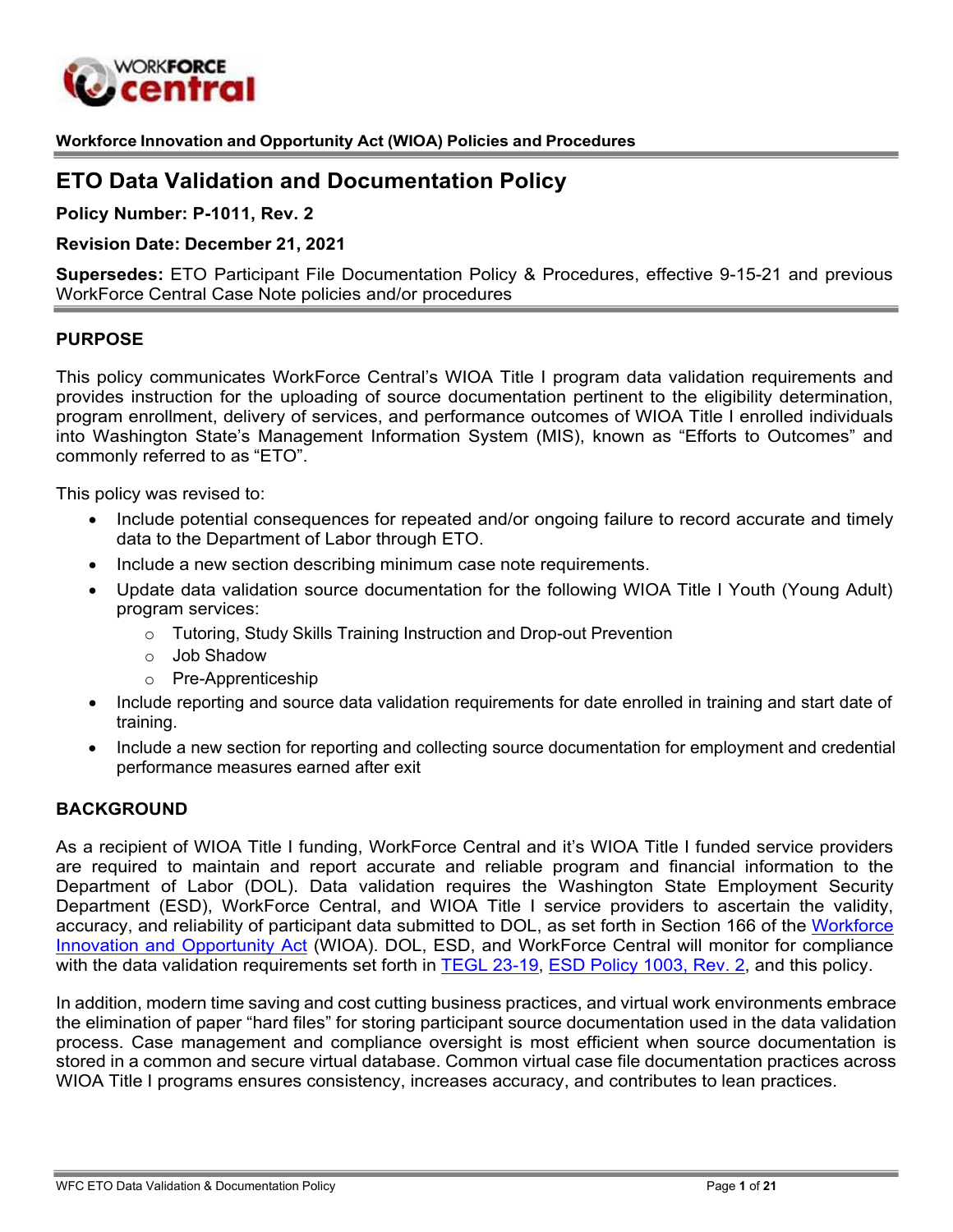# **POLICY**

It is WorkForce Central's policy to ensure, to the maximum extent feasible, the accuracy of the data entered by WIOA Title I providers into ETO. WorkForce Central's WIOA Title I funded service providers must upload and record all source documentation and case notes related to the demographics, eligibility determination, program enrollment, provision of services, and outcomes of WIOA Title I enrolled individuals into ETO as outlined in this policy. Source documentation for required data elements are located in [TEGL 23-19,](https://wdr.doleta.gov/directives/attach/TEGL/TEGL_23-19_Attachment_2.pdf) [Attachment II,](https://wdr.doleta.gov/directives/attach/TEGL/TEGL_23-19_Attachment_2.pdf) and [ESD's Policy 1003, Rev.](https://storemultisites.blob.core.windows.net/media/WPC/adm/policy/1003-2-1.pdf) 2, Attachment B.

WorkForce Central will conduct ongoing reviews of ETO records to ensure compliance with this policy and to validate the accuracy of information recorded in ETO. ETO reviews may include but are not limited to desktop review of ETO records and the review of ETO reports. WorkForce Central's WIOA Title I funded service providers are required to conduct similar ongoing review of ETO records and ETO reports to ensure compliance with this policy and to validate the accuracy of information recorded in ETO. Errors identified by service providers and WorkForce Central must be resolved immediately. WorkForce Central will assist providers in correcting errors identified in ETO as needed and will provide ongoing training and technical assistance as appropriate, but not less frequently than on an annual basis. Repeated and/or ongoing failure to record accurate and timely data to the Department of Labor through ETO may result in WorkForce Central placing the service provider in a corrective action plan, reallocating funds, or suspension or termination of the provider's WIOA Title I contract.

To ensure consistency and accuracy of the uploading of data validation source documentation into ETO across all WIOA Title I programs in Pierce County, WorkForce Central's WIOA Title I service providers are required to comply with the following procedures when recording services and other data, uploading documents, and recording case notes into ETO records.

Providers are authorized to upload documents in addition to those referenced in this policy. Providers must ensure a consistent naming convention and consistent ETO filing system for these additional documents.

### **A. TIMELINE FOR ETO DATA ENTRY, UPLOADING DOCUMENTS, AND RECORDING CASE NOTES**

Real time and accurate ETO data entries are imperative. DOL requires the collection and reporting of *"accurate and timely information about individuals who receive services through programs authorized under the law"* (20 CFR WIOA Joint Rule, Department's response on page 55793) and further describes the states' responsibilities for ensuring valid and reliable data collection in 20 CFR [677.240.](https://www.ecfr.gov/cgi-bin/text-idx?node=pt20.4.677&rgn=div5&se20.4.677_1240) [ESD's](https://storemultisites.blob.core.windows.net/media/WPC/adm/policy/1003-2-1.pdf) policy 1003, [Rev. 2](https://storemultisites.blob.core.windows.net/media/WPC/adm/policy/1003-2-1.pdf) (and subsequent revisions) and [WIN 0082, Rev. 1](https://storemultisites.blob.core.windows.net/media/WPC/adm/policy/0082-1.pdf) (and subsequent revisions) describe the state's requirement for data validation and timely ETO data entry requirements.

ESD's WorkSource Service Catalog, located at ESD's Workforce [Professionals](https://wpc.wa.gov/tech) Center website, Technology [tab](https://wpc.wa.gov/tech) is the source of all qualifying services. Service providers are required to review the Services Catalog on a regular basis to ensure their knowledge of available services and definitions is maintained. Services must be attached to the correct program of enrollment, align with the objectives, outcomes and deliverables associated with the program of enrollment and that of the individual's employment and training goals, and be documented in case notes. Case notes must support the data recorded in ETO including the demographics, eligibility, services provided, and outcomes of services for individuals enrolled in WIOA Title I programs.

WIOA Title I service providers must record services, upload supporting data validation source documentation, and record case notes corroborating participant eligibility determination, program enrollment, services provided, and outcomes of services in real time. If real time data entry is not possible, service providers have seven (7) calendar days to record services, upload applicable documentation, and record case notes. Dates of services recorded in ETO must reflect the date of the actual service.

If services are entered beyond the 7-day allotted timeframe, the reason for the late entry must be recorded in case notes. The Department Head assigned to each Service Provider must document in case notes the service that was recorded late, the reason for the late entry, and that the Department Head reviewed and approved the late entry. Department Head case note requirements are not applicable for all other late ETO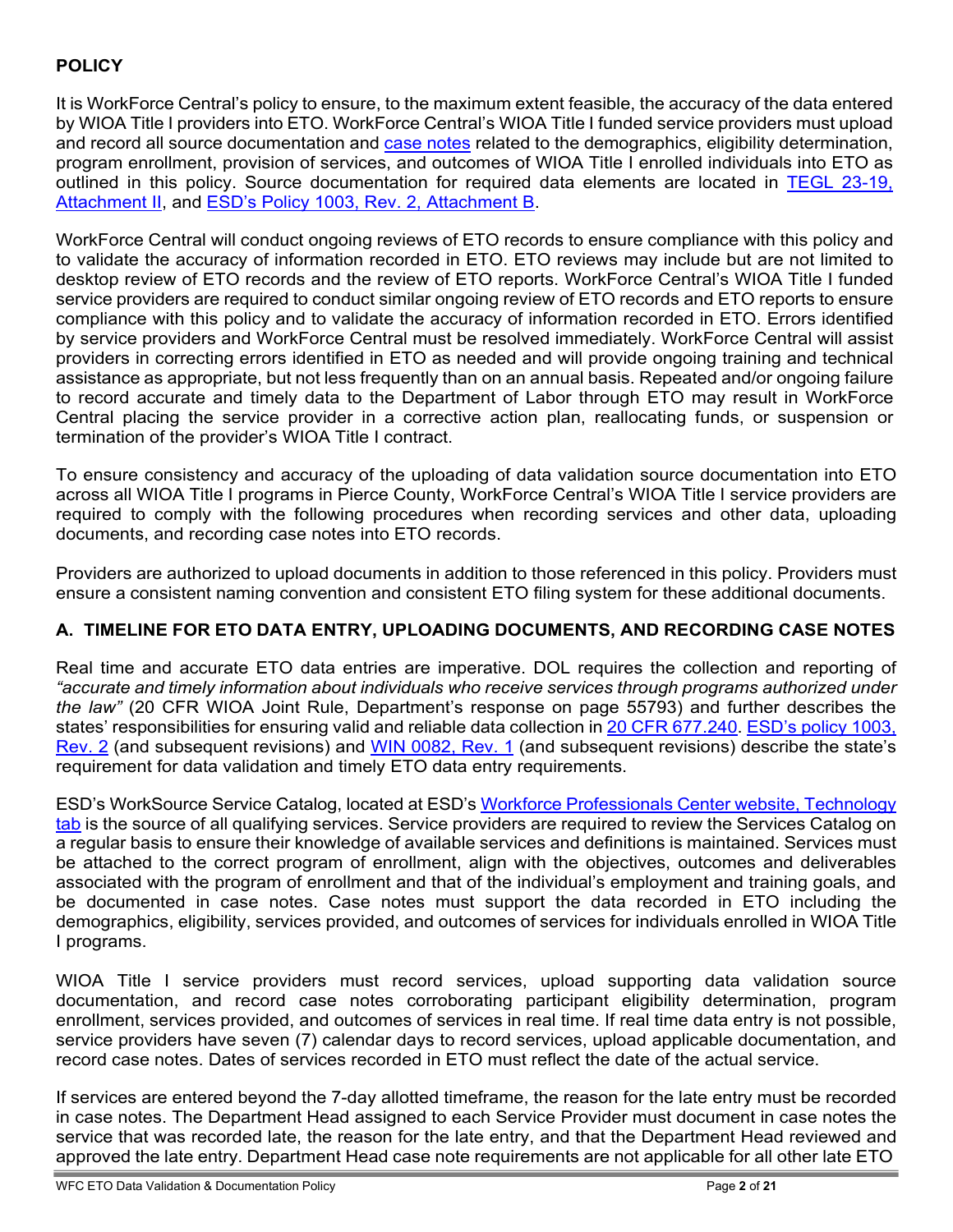entries or corrections to an ETO record. The reason for all other late entries or corrections to an ETO record must be documented in case notes and can be recorded by the case manager.

WorkForce Central and ESD will monitor ETO and case notes to ensure compliance with these requirements.

#### **B. CASE NOTES**

Case notes are a required method of documenting WIOA Title I funded services and represent the essential elements of WIOA Title I program service delivery. Case notes create a historical record of service delivery and are a compliance record for risk management and cost allowances. As such, case notes must be recorded in each of the service touchpoints recorded in ETO, and as standalone case notes when applicable, as described in this policy.

Recording case notes are also critical because they weave each service element provided to an individual enrolled in WIOA Title I programs into a comprehensive service plan. Case notes provide a complete, accurate, and concise explanation of frequency and type of contact with individuals enrolled in WIOA Title I program, including the type of services provided and the outcomes associated with those services. Case notes are a tool to help service providers organize and analyze the information and plan appropriate case management strategies.

It is imperative that WorkForce Central, it's WIOA Title I service providers, one-stop partners, federal, state, and local monitors, and auditors be able to recognize and discern each service and expenditure provided to and made on behalf of a WIOA Title I enrolled individual

Case notes create a paper trail should questions arise about how WIOA Title I services were provided and are considered legal documents that may be subpoenaed by the courts or disclosed through public records requests. Case notes are also used to represent WorkForce Central's WIOA Title I activities and compliance with federal, state, and local policies. Case notes are subject to DOL, ESD, and WorkForce Central monitoring and data validation reviews.

Case notes recorded in ETO must not contain confidential medical information, see ESD WIN [0023.](https://storemultisites.blob.core.windows.net/media/WPC/adm/policy/0023.pdf)

Detailed, accurate, and up-to-date case notes are important for the following reasons (this list is not intended to be an exhaustive or exclusive list):

- If a change in WIOA Title I service provider occurs, and/or the original case manager leaves their position and a new case manager is assigned. The new case manager should be able to follow the story of why an individual was enrolled, services that were planned, services that have been provided, and current status of the enrolled individual.
- In the event management needs access to information pertaining to the services provided to the individual.
- WIOA Title I funded activities are subject to program monitoring, fiscal auditing, data validation reviews, and other compliance oversight by DOL, ESD, State Auditor; WorkForce Central, and other contract and fiscal monitors who must have access to information pertaining to the services provided to WIOA Title I enrolled individuals in order to evaluate the effectiveness of the services provided, appropriateness of funds spent, and assure conformance to governing laws, regulations and policies.
- Case notes are heavily relied on for data validation purposes. Detailed examination of case notes will provide justification and documentation for actions taken and may provide evidence for which physical documentation is not available.
- ETO records with limited, incomplete, or missing case notes may contribute to disallowed costs.
- The participant record may be requested by the participant, subpoenaed by the legal system or through public records disclosure.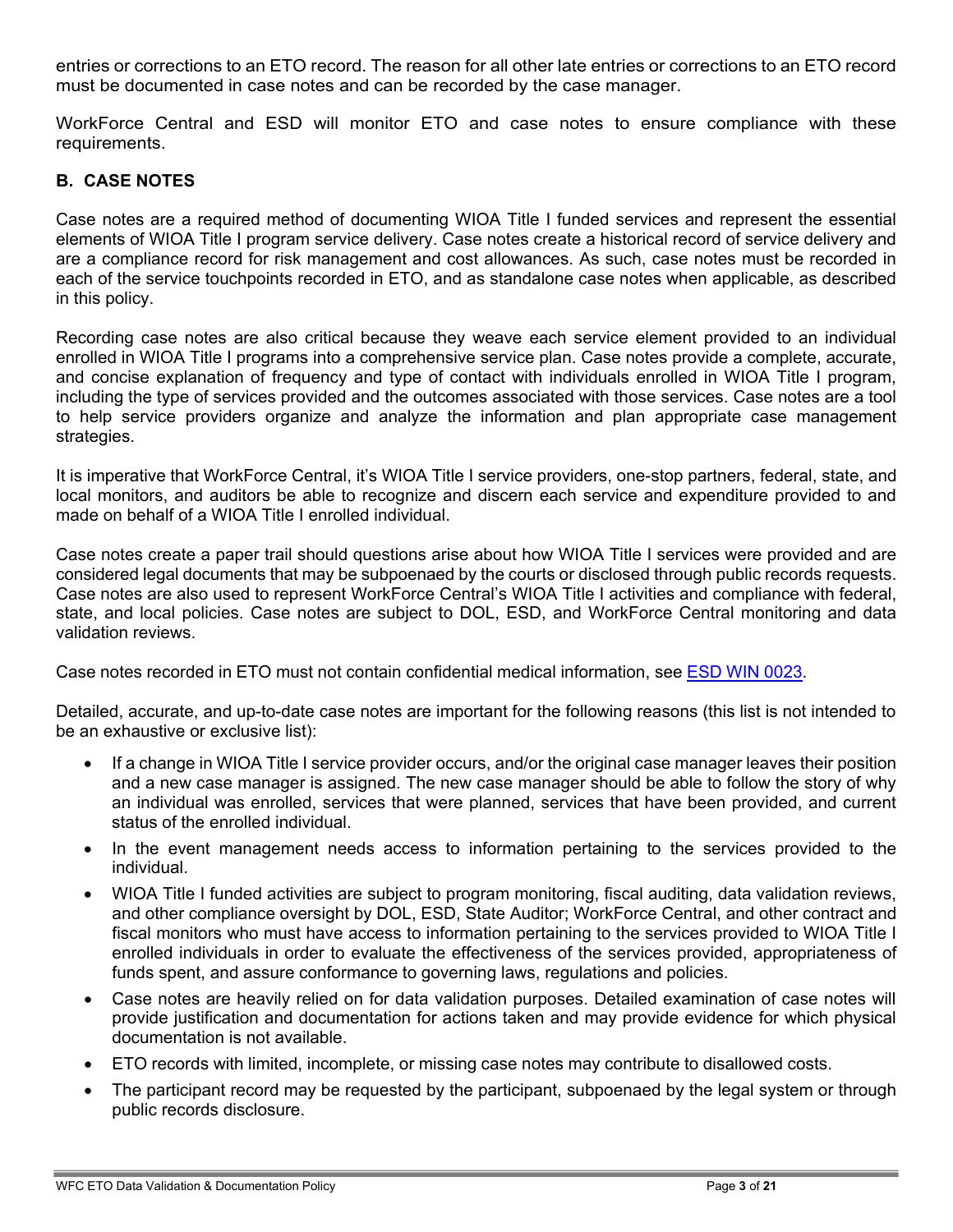Case notes must be entered into ETO and should provide substantial detail about the individual's eligibility, services planned, services provided, and service outcomes. For data validation purposes, case notes documenting the dates of services and activities such as program enrollment, service delivery, service outcomes, and program completion must match the dates recorded into ETO.

Case notes must be factual and not contain opinions, derogatory statements, or diagnoses for which the case manager is not qualified to make.

Case notes must not contain information identifying other program participants

The frequency of case note documentation is determined by the intensity of the service delivery plan. However, the minimum expectation for case note documentation is once per calendar month while the individual is actively engaged in the program.

When an individual's WIOA Title I enrollment record is transferred from one case manager to another case manager, or to a new service provider, the case notes should reflect the date the file was transferred and to whom.

When an individual's WIOA Title I enrollment record is transferred from one Workforce Development Area (WDA) to another, case notes should provide details about why and when the file is transferred and include the name(s) and contact information of the previous service provider(s).

### **C. UPLOADING & RECORDING PROGRAM ELIGIBILITY AND ENROLLMENT SOURCE DOCUMENTATION**

Supporting source documentation for program-specific eligibility data elements and program enrollment must be in compliance with WorkForce Central's WIOA Program Eligibility, Enrollment & Documentation Policy Handbook, located at [WorkForce](https://workforce-central.org/about/policies/) Central's Policy Library and with ESD Policy 1003, Rev. [3, Attachment](https://storemultisites.blob.core.windows.net/media/WPC/adm/policy/1003-2-1.pdf) B.

- a. **All WIOA Title I Programs:** The following must be uploaded and/or recorded into ETO for all WIOA Title I enrolled individuals **in the sequence listed below**:
	- I. A completed and signed paper or ETO WIOA Application/Registration Form: If using a paper WIOA Application/Registration form:
		- i. Upload the document to the "Uploaded Files' touchpoint in ETO.
		- ii. Title the document, "*WIOA Registration Form".*
		- iii. Cite the location of the WIOA Application/Registration form in the program enrollment case notes located in the ETO WIOA Eligibility touchpoint.
	- II. Pierce County or City of Tacoma Residency: Pierce County and City of Tacoma residents receive priority for enrollment into WorkForce Central's the WIOA Title I programs. Non-Pierce County residents may be enrolled on a case-by-case only if approved by WorkForce Central Contract Manager or designee. Enrollment of non-Pierce County residents will require coordination with the Workforce Development Council (WDC) of residency. Management approval and coordination with the WDC of residency must be documented in case notes recorded in ETO.
		- i. Cite the documentation used to verify residency in case notes and direct the reader to the specific ETO touchpoint to locate the documents (e.g., WIOA Eligibility or Uploaded Files touchpoints).
		- ii. If documentation for eligibility purposes is also used to verify residency, add, "*verification of residency"* to the title of the document when uploading the document in the WIOA Eligibility Application touchpoint. For example, if a picture ID was used to verify age and/or eligibility to work in the U.S. and the ID was also used to verify residency, titled the document, *"ID, verifying age/eligibility to work in U.S., and residency".*
		- iii. If using a utility bill or other document not utilized to verify eligibility, upload the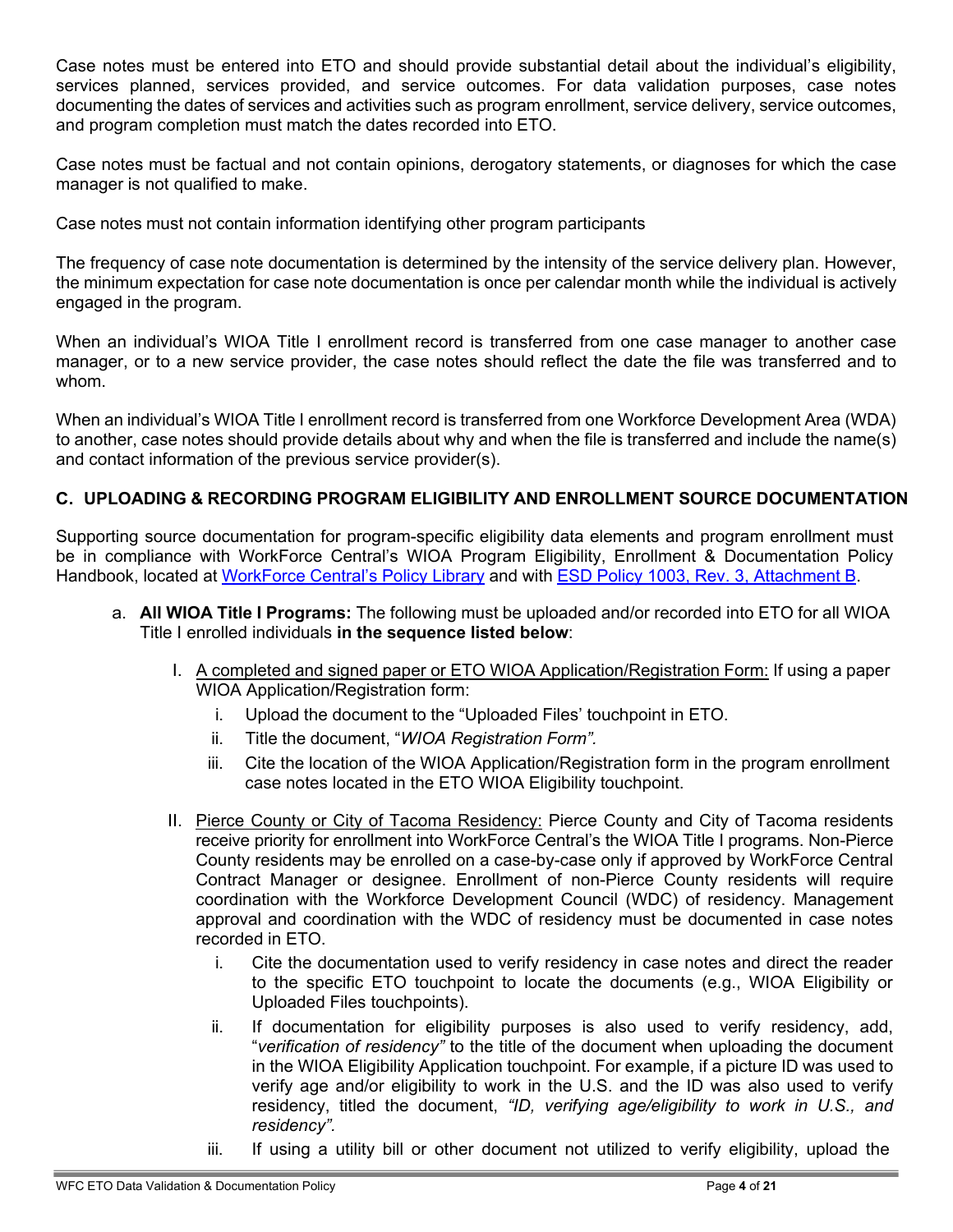<span id="page-4-3"></span><span id="page-4-1"></span>document to the "Uploaded Files" touchpoint and title the document, *"Verification of Residency".*

- <span id="page-4-2"></span><span id="page-4-0"></span>III. Program Eligibility:
	- i. Open the "Demographics" tab in the ETO WIOA Eligibility Application touchpoint. Every demographic radial button on the ETO WIOA Eligibility Application touchpoint must be answered. Upload the applicable source documentation used to validate the participant's demographics and eligibility criteria into the appropriate field.
	- ii. There are a variety of source documents authorized to validate eligibility. The key is titling the document what it is and what the specific eligibility criteria the document is validating. For example:
		- a. When uploading an ID to verify age (Youth and Adult only), title the document, *"ID, Age Verification".*
		- b. If uploading an ID and Social Security card to verify the participant is eligible to work in the U.S., title the document, *"I-9 Verification".*
		- c. When uploading Selective Service verification, title the document, *"SS Verification".*
		- d. For Basic Skills Deficiency (Youth and Adult Priority of Services 1 and 2 only) source documentation:
			- i. CASAS pre-test scores: Title the document, *"BSD-CASAS Scores"*
			- ii. School records: Title the document, *"BSD-School Records"*
		- e. For English Language Learner (ELL-Youth only) source documentation:
			- i. Assessment Test Results: Title the document, *"ELL-Assessment"*
			- ii. Applicable Records from Education Institution (i.e., transcripts or other school documentation): Title the document, *"ELL-School Records"*
		- f. For low-income verification (Youth and Adult Priority of Service categories 1 and 2):
			- i. SNAP: Title the document, *"SNAP"*
			- ii. TANF: Title the document, *"TANF"*
			- iii. All other low-income verification: Title the document *"Low Income Verification"*
		- g. School status at enrollment (Youth Only): When uploading source documentation other than a self-attestation (e.g., paper or ETO WIOA Applications) to verify school status at enrollment such as a GED certificate, High School diploma, attendance record, transcripts, etc., open the "Demographics" tab in the WIOA Eligibility Application touchpoint and upload the source documentation used to verify school status at participation. Title the document what it is such as, *"ISY verification-transcript"* or *"OSY verificationdropout letter".*
		- h. When uploading Dislocated Worker program eligibility source documentation, title the document what it is such as, "*Notice of Layoff", "Verification from Employer", "DD-214", "Spouses PCS Orders"*, etc.
		- i. Follow the above naming convention protocols for all other eligibility and demographic criteria not specified in this policy.
- IV. Required Notifications:
	- i. Individuals seeking WIOA Title I program services must be provided the [Authorization](https://workforce-central.org/wp-content/uploads/2021/04/authorization-to-share-confidential-information-and-records.pdf) to Share [Confidential](https://workforce-central.org/wp-content/uploads/2021/04/authorization-to-share-confidential-information-and-records.pdf) Information and Records Form. By signing the form, individuals are attesting they have read and understand how their information will be shared and protected amongst the WorkSource Pierce partnership.
		- a. Upload the signed Authorization to Share Confidential Information and Records Form into the "Uploaded Files" touchpoint.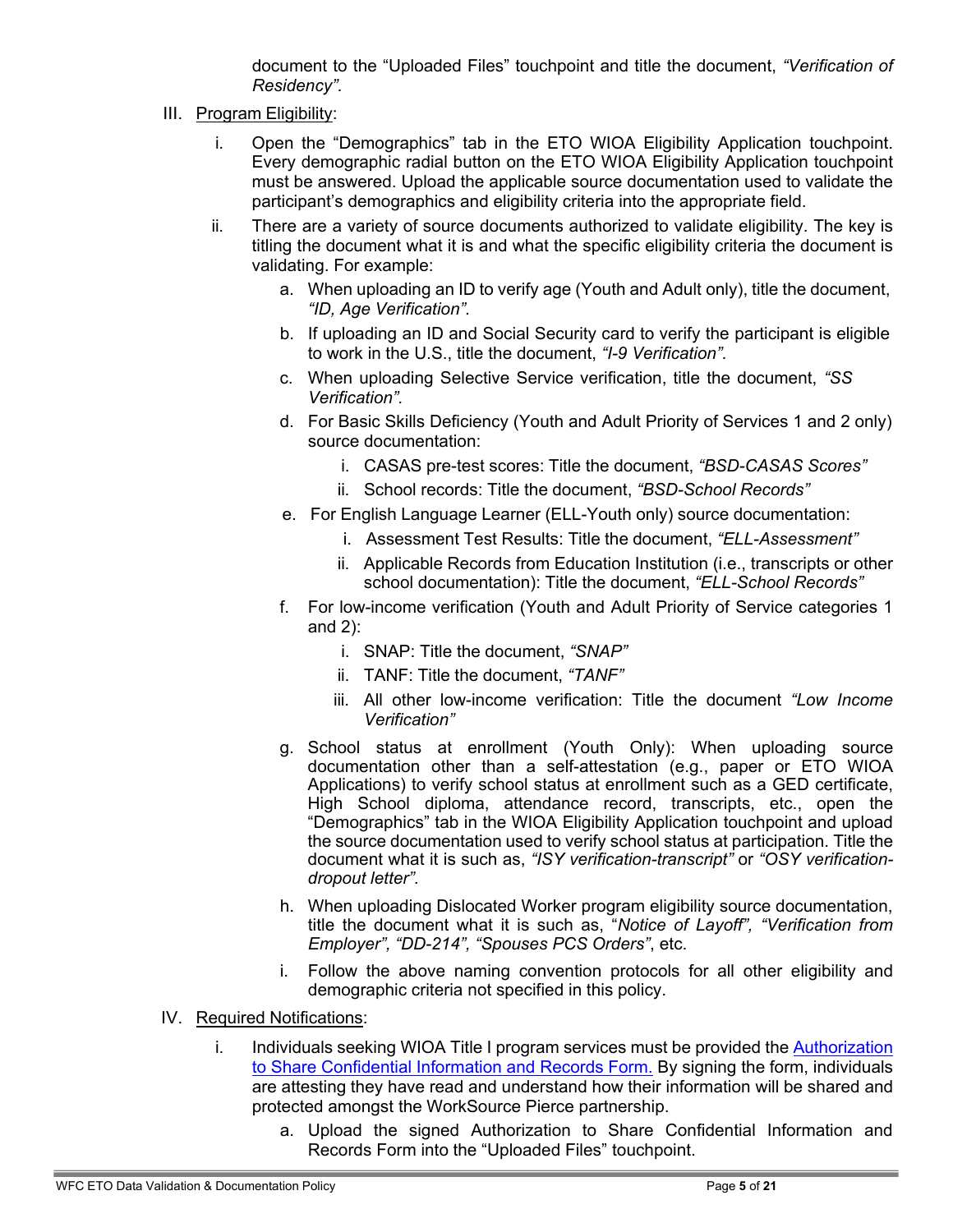- b. Title the Authorization to Share Confidential Information and Records Form, *"Authorization to Share Form".*
- ii. Individuals must also be provided the opportunity to sign a statement acknowledging they understand their Equal Opportunity (EO) and Non-Discrimination rights and have received the EO Notice. The EO notice is incorporated in WorkForce Central's Participant [Information Form.](https://workforce-central.org/wp-content/uploads/2021/10/program-participation-information-june-20211.pdf)
	- a. Upload the signed Participant Information Form into the "Uploaded Files" touchpoint.
	- b. Title the Program Participant Information Form, *"Participant Info Form and EO Notice".*

### **b. WIOA Title I Youth (Young Adults) Only:**

- V. Exception to Low Income Requirement (5% Window): Service providers must receive permission from WorkForce Central to enroll young adults into the ISY program or the OSY program (categories 3 or 9) who otherwise would have to meet the low-income eligibility criteria. The request submitted to WorkForce Central and subsequent approval to enroll must be uploaded into the participant's ETO file and documented in case notes recorded in ETO.
	- i. Upload the request and approval into the Uploaded Files touchpoint.
	- ii. Title the documents uploaded into ETO, and the case notes recorded in ETO, *"Low Income Exception-5% Window".*
- VI. Objective Assessment (OA): To become a participant in the WIOA Title I Youth (Young Adult) Program, the young adult must first receive an Objective Assessment (OA) followed by the development of an Individual Service Strategy (ISS). Per TEGL [21-16,](https://wdr.doleta.gov/directives/corr_doc.cfm?docn=7159) an OA must include a review of the following for the purpose of identifying appropriate services and career pathways for the WIOA Title I Youth (Young Adult) participants:
	- Basic Skills
	- Occupational Skills
	- Prior work history
	- Employability
	- Interests
	- Aptitudes
	- Supportive service needs
	- Developmental needs
	- Strengths

The OA may be documented in standalone case notes recorded in ETO or on a paper form uploaded into ETO. Ensure the date and type of assessment is documented. Examples of "type of assessment" may be information learned about the individual through interviewing, or outcomes of formal or informal skill/personality/interest assessments, or through other means.

- i. If using a paper OA, upload the document into the "Individual Participant Plan" touchpoint in ETO. Title the document, *"Objective Assessment"* or "*OA".* If the document is a combined OA and ISS, title the document, *"OA-ISS".* Ensure the location of the OA is documented in the enrollment case note recorded in the WIOA Eligibility Application touchpoint, Notes tab in ETO.
- ii. If recording the OA in standalone case notes only (select Review Seeker/Participant Touchpoints on the participant's dashboard, then select Case Notes, Take New), list each of the OA elements identified above with the result of that specific assessment detailed in the body of the case note, followed by a brief description of the service plan (ISS) created as a result of the assessment. Title the case notes, *"OA-ISS Case Notes".* For example:

*Example OA-ISS Case Note 6-1-21:*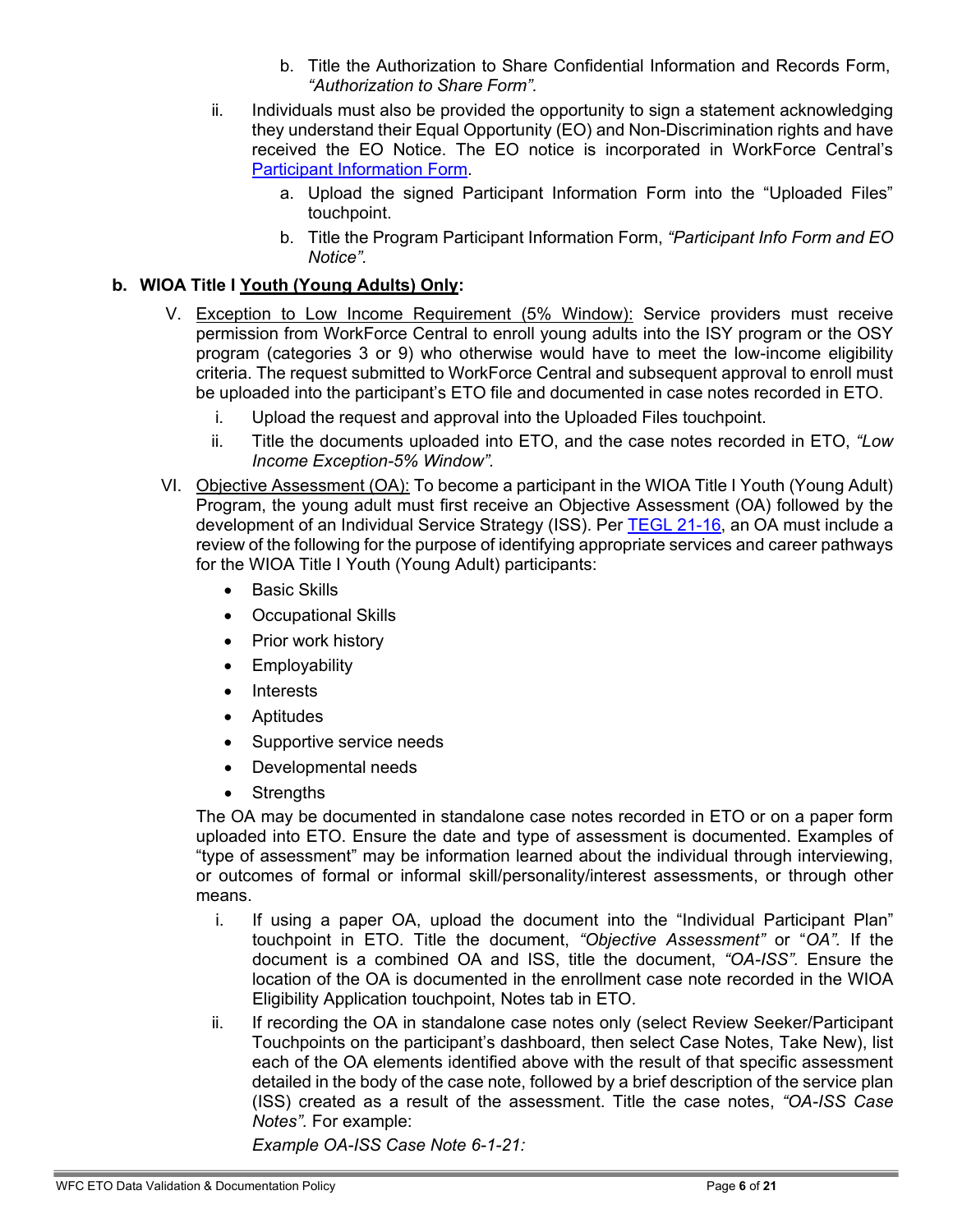- *Basic Skills: John's most recent report card reflected a failing grade in Literature. He stated he doesn't enjoy writing. Services Planned (ISS): We will schedule a future meeting and develop a plan to address his writing challenges.*
- *Occupational Skills: John reported not having any knowledge or skills for a specific occupation. He did however express an interest in learning skills necessary for employment in the construction trades. Services Planned: We will work with John in identifying a WEX opportunity where he will be introduced to some basic construction techniques as well as online research in this industry using these resources: (include list of resources)*
- *Prior Work Experience: John does not have any paid work experience but did work alongside his Dad on a few occasions. Services Planned (ISS): We will help John identify a WEX and/or employment opportunities where he can build on his current construction skill sets.*
- *Employability: Services Planned (ISS): Based on ABC assessment and not having any prior exposure to work, John may benefit from XYZ activities/services to improve his understanding of the necessary attributes and soft skills that are necessary for obtaining and maintaining employment.*
- For the complete list of example OA-ISS case notes: *[Link to Example OA-ISS case](https://workforce-central.org/wp-content/uploads/2021/06/esd-draft-objective-assessment-definitions-and-example-objective-assessment-iss-case-notes.pdf) [notes](https://workforce-central.org/wp-content/uploads/2021/06/esd-draft-objective-assessment-definitions-and-example-objective-assessment-iss-case-notes.pdf)*

OAs are an ongoing process, continually reviewing the young adult's interests, abilities, needs, etc. throughout the duration of their participation in the WIOA Title I Youth (Young Adult) program. Record a standalone case note every time an assessment is conducted and titled the case note, *"OA Case Note."*

- VII. Individual Service Strategy (ISS): The results of the OA are documented on the ISS on a paper document uploaded into ETO or recorded in standalone case notes along with the OA, as noted in the example above.
	- i. If using a paper ISS, upload the document into the "Individual Participant Plan" tab in ETO. Title the document, *"ISS*". If the document is a combined OA and ISS, title the document, *"OA-ISS".*
	- ii. If recording the ISS in standalone case notes only, follow the example case notes above when recording the first ISS at enrollment following the first OA. Title the case notes, *"OA-ISS Case Notes".*
	- iii. As services occur, or as service strategies change, record the activity, the outcome of the activity, reason for changes to the service strategy, new planned services, etc. in case notes. Title the case notes *"ISS Update Case Notes".*
	- iv. In addition to updating the ISS on an ongoing basis to reflect real-time services and/or changes to the service strategy, the service provider must formally review the ISS with the participant on a quarterly basis and update the ISS accordingly at that time. As with all changes to the ISS, the outcome of this quarterly ISS review must also be recorded in standalone case notes. Title the updated paper ISS or case note *"ISS Quarterly Review".*

#### **c. WIOA Title I Adult Only:**

- VIII. Priority of Service, including Fourth Priority Enrollment Authorization Request:
	- i. Document the Priority of Service category on both the WIOA paper application and in the program enrollment case note recorded in the WIOA Eligibility Application touchpoint, Notes tab in ETO.
	- ii. If the participant is a veteran or eligible spouse, follow the upload requirements below at ["V](#page-4-0)eteran status at program [enrollment"](#page-4-1)
	- iii. If the participant is low income, follow the uploading directions for low income above under [Pr](#page-4-0)ogram [Eligibility.](#page-4-2)
	- iv. If the participant is basic skills deficient, follow the uploading directions for basic skills deficiency above under [Pr](#page-4-0)ogram [Eligibility.](#page-4-3)
	- v. If enrolling the adult into WorkForce Central's Fourth Priority category, the request for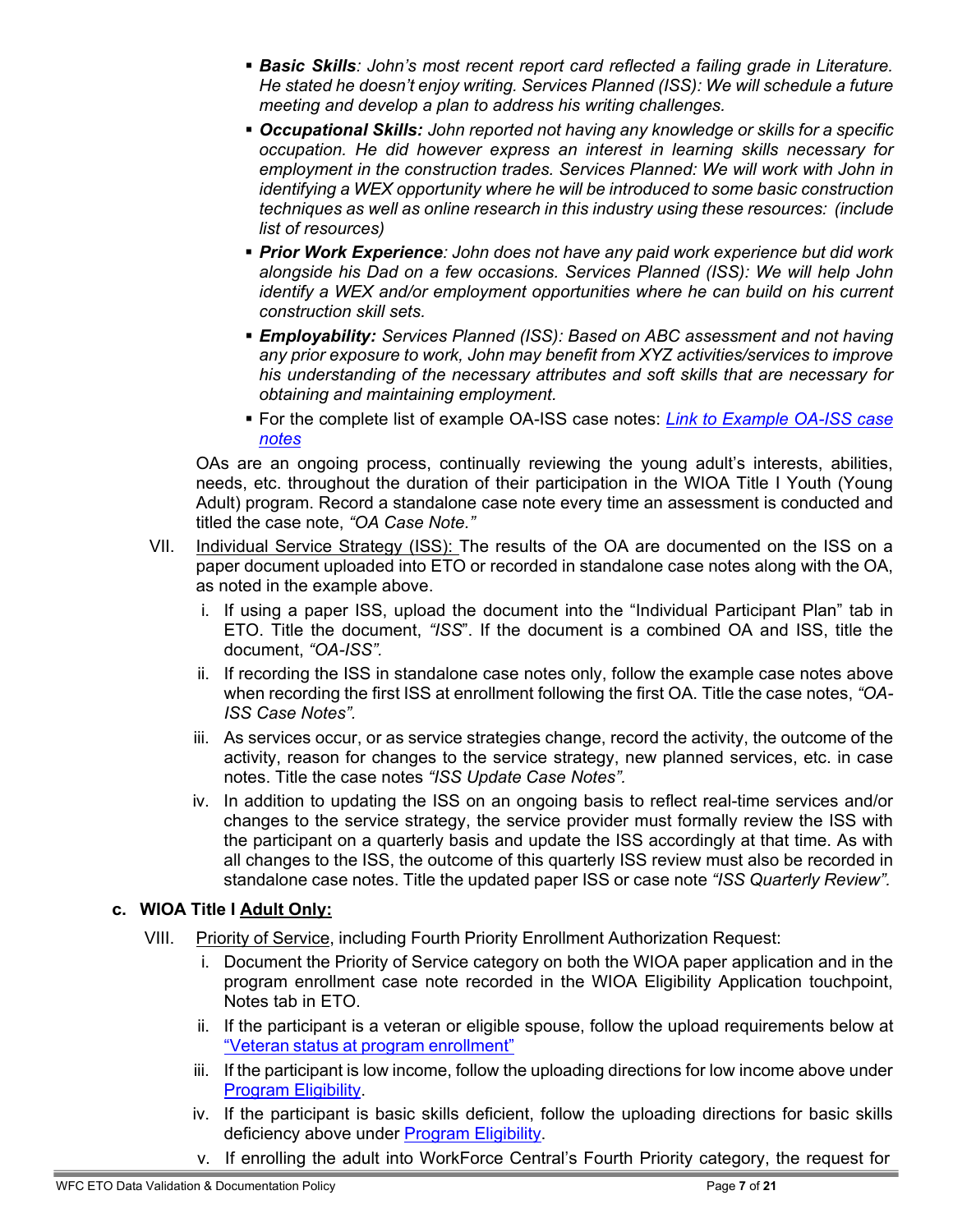fourth priority of service must be submitted in writing using the [""WorkForce](https://workforce-central.org/wp-content/uploads/2021/07/adult-4th-priority-authorization-form.pdf) Central WIOA [Adult Fourth Priority Enrollment Authorization Request"](https://workforce-central.org/wp-content/uploads/2021/07/adult-4th-priority-authorization-form.pdf) form. The authorization request form must be completed and include an estimated total amount of WIOA Title I Adult grant funds that will be used. The authorization request form must be signed by the authorized service provider representative and a copy of the authorization must be uploaded into the Uploaded Files touchpoint in ETO. Title the document, "4<sup>th</sup> Priority".

## **d. WIOA Title I Adult & Dislocated Only:**

- IX. Employment status at program enrollment: Employment status at program enrollment can be documented via a paper WIOA Application/Registration Form uploaded into ETO, via the ETO WIOA Eligibility Application touchpoint, or in case notes. At a minimum, the individual's employment status must be documented in the program enrollment case note recorded in the WIOA Eligibility Application touchpoint, Notes tab in ETO.
- X. Veteran (or eligible spouse) status at program enrollment, if applicable:
	- i. Upload a DD-214, letter from the Veteran's Administration, or other applicable documentation to the Uploaded Files touchpoint. Title the document, *"Veteran (or Eligible Spouse) Verification"*
	- ii. Document the participant's veteran or eligible spouse status in the enrollment case note recorded in the WIOA Eligibility Application touchpoint, Notes tab in ETO.
- XI. Comprehensive Assessment, including self-sufficiency determination may be documented in a paper format uploaded into ETO or recorded in standalone case notes.
	- i. If using a paper assessment, upload the document into the Development of Individual Employment Plan (IEP) touchpoint. Title the document, *"Assessment, Selfsufficiency"*. Ensure the location of the assessment is documented in the enrollment case note recorded in the WIOA Eligibility Application touchpoint, Notes tab in ETO.
	- ii. If recording the assessment in standalone case notes only, provide a brief summary of the outcome of the assessment, the individual's self-sufficiency needs, followed by a brief description of the service plan (IEP) created as a result of the assessment. Title the case notes, *"Assessment-IEP Case Notes"*
- XII. Individual Employment Plan (IEP): The IEP may be documented in a paper format uploaded into ETO or recorded in standalone case notes along with the assessment results as noted above.
	- i. If using a paper format, upload the document in the IEP touchpoint. Title the document, *"IEP".*
	- ii. If recording the IEP in standalone case notes only, provide a brief summary of the service strategy resulting from the first assessment. Title the case notes, *"OA-IEP Case Notes".* As services occur, or as service strategies change, record the activity, the outcome of the activity, reason for changes to the service strategy, new planned services, etc. in case notes. Title the case notes *"IEP Case Notes".*
	- iii. In addition to updating the IEP on an ongoing basis to reflect real-time services and/or changes to the service strategy, the Service Provider must formally review the IEP with the participant on a quarterly basis and update the IEP accordingly at that time. As with all changes to the IEP, the outcome of this quarterly IEP review must also be recorded in case notes. Title the updated paper IEP or case note "IEP Quarterly Review".

## **e. All WIOA Title I Programs:**

- XIII. Date and type of first qualifying service that triggers participation:
	- i. Record the applicable qualifying service into ETO that triggers the individual's participation for DOL performance purposes. Qualifying services are found in ESD's WorkSource Service Catalog located at ESD's [Workforce Professionals Center website,](https://wpc.wa.gov/tech) [Technology tab.](https://wpc.wa.gov/tech)
	- ii. Record the individual's program enrollment date into ETO. The program enrollment date must be the same date as the first qualifying service that triggers participation.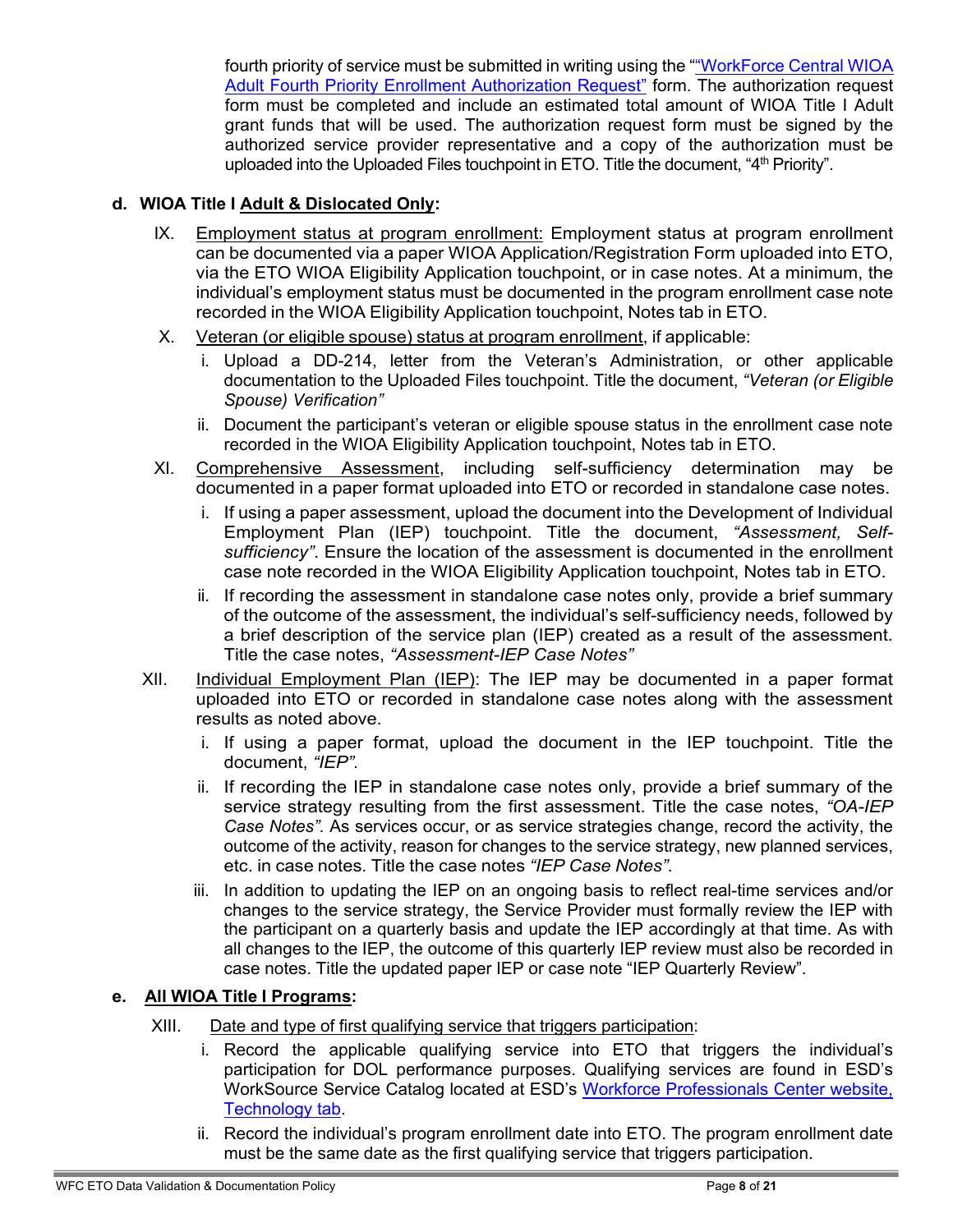- iii. Record a case note in the applicable service touchpoint describing the service provided, expected outcomes, and next steps in the service delivery plan.
- XIV. Program Enrollment Case Note: At a minimum, the following must be recorded in a case note in the WIOA Eligibility Application touchpoint, Notes tab, at the time of the individual's enrollment into the WIOA Title I program:
	- i. Date of program enrollment.
	- ii. Reason for the individual's enrollment into the WIOA Title I program, including how the individual meets the WIOA Title I program eligibility.
	- iii. The individual's current education and employment status.
	- iv. The individual's education and employment goals.
	- v. Summary of planned services. (For Adult and Dislocated Worker programs, staff may record further detailed planned services in the Development of IEP touchpoint.)
	- vi. Notification of follow-up services (Youth-Young Adults Only).
	- vii. If a participant is co-enrolled in two or more programs (e.g.: an older WIOA Title I Youth co-enrolled in the WIOA Title I Adult program), case notes must document the justification for the concurrent enrollment, document the coordination between programs for services provided, and document WorkForce Central approval.

# **D. VALIDATING SERVICES AND SERVICE OUTCOMES**

Services provided to WIOA Title I enrolled participants must align with their unique individual employment and training goals as documented on their ISS (Youth-Young Adults) and IEP (Adult and Dislocated Workers). ISSs and IEPs, either in paper format uploaded into ETO or recorded in case notes only, must be updated as services are provided, as outcomes are attained, or as service delivery strategies change.

Every qualifying service provided to participant, and the outcome of the services must be recorded in ETO and in case notes. Qualifying services are listed in ESD's WorkSource Service Catalog located at ESD's Workforce [Professionals](https://wpc.wa.gov/tech) Center website, Technology tab. When applicable, source documentation used to validate the provision of a service received by a participant and the outcome of that service must be uploaded into the applicable service touchpoint in ETO. Source documentation for WIOA Title I services are located in TEGL 23-19, [Attachment](https://wdr.doleta.gov/directives/attach/TEGL/TEGL_23-19_Attachment_2.pdf) II. Case notes must corroborate the services and service outcomes recorded in ETO. WorkForce Central and ESD will monitor ETO records to ensure compliance with TEGL 23-19 and this policy to ensure case notes support the data recorded in ETO.

Not all services will require source documentation to be uploaded into ETO. In many instances, an appropriately documented case note will sufficiently validate the delivery and outcome of the service. However, **source documentation for the following services must be uploaded in the applicable service touchpoint recorded in ETO and in the sequence listed below.** WorkForce Central and ESD will monitor ETO records to ensure compliance with this policy.

- a. **Tutoring, Study Skills Training, Instruction, and Drop-out Prevention Services** (Youth Only), and
- b. **Alternative Secondary School Services or Dropout Recovery Services** (Youth Only):
	- I. Upload and record any of the following source documents into the applicable service touchpoint recorded in ETO to validate the delivery of either of these services. Title the uploaded document and/or case notes, *"Service Verification"*:
		- Activity sheets
		- Sign-in sheets
		- Attendance record
		- Vendor contract
		- WIOA status forms or case notes noting receipt of service and type of service received
	- II. Case Notes: For durational services, case notes must be recorded in the applicable service touchpoint at the beginning of the service, during the service, and at the conclusion of the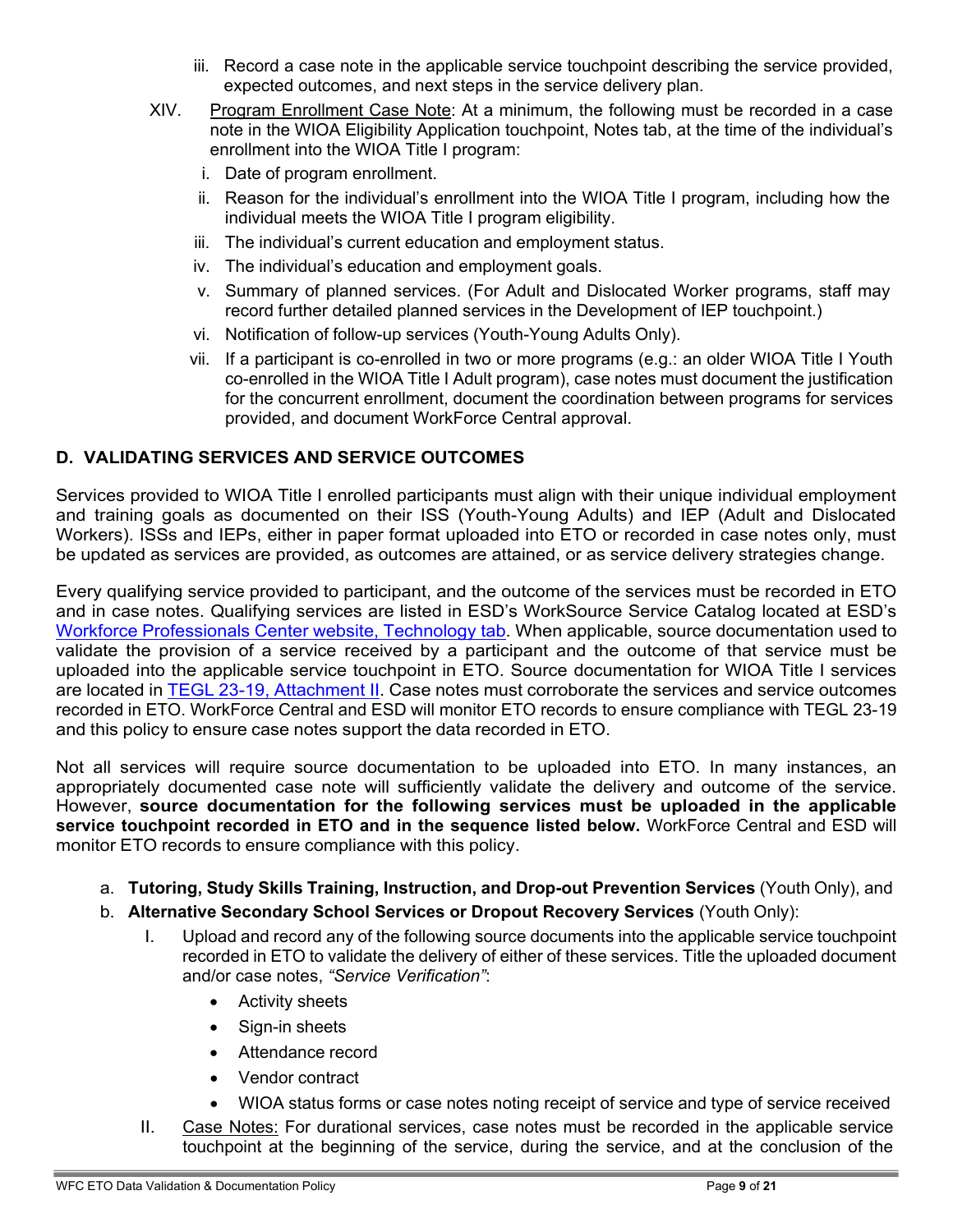service and include the following details.

- i. At the start of service, document the following and title the case note *"Service Initiation"*:
	- a. How the service aligns with the individual's employment and training goals.
	- b. Where the service is being provided.
	- c. Anticipated duration and outcome of the service.
	- d. Actual start date of the service.
- ii. During the service, document the following and title the case note, *"Service Update":*
	- a. Participant's progress during the service including challenges and accomplishments to date, including MSGs if applicable.
	- b. If challenges have occurred, document steps taken/services provided to help the participant overcome those challenges to ensure successful completion of the service.
- iii. At the conclusion of the service, record the following and title the case notes, *"Service Conclusion":*
	- a. Outcome of the service, including credentials earned, if applicable.
	- b. Next steps in the service delivery strategy as a result of the outcome of the service.

### III. Measurable Skill Gain (MSG):

- i. Upload either of the following source documents into the ETO "Tests and Results" touchpoint to validate MSG when applicable. Title the document, *"MSG Verification"*:
	- **Transcript**
	- Report card

#### IV. Credential Earned:

- i. Upload one of the following source documents into the applicable service touchpoint verifying date and type of credential earned. Title the document, *"Credential Verification"*:
	- Copy of credential
	- Copy of school record
	- Follow up survey from program participants (defined in TEGL 14-18 as "signed self-attestation from program participants")
- ii. Ensure the appropriate "Credential Earned" outcome is recorded in ETO for the applicable service.
- iii. At the time the credential is earned record the type of credential earned in the "Outcomes, Program Completion" touchpoint, "Credentials" tab.

#### a. **Work Experience (WEX), including Job Shadows (Youth Only)**

- I. Upload any of the following source documents into the applicable WEX service touchpoint recorded in ETO to validate the delivery of the service. Title the uploaded document and/or case notes, *"Service Verification"*:
	- Activity sheets
	- Sign-in sheets
	- Attendance record
	- Vendor contract (i.e., WEX Intern contracts)
	- Logs or status forms/case notes noting receipt of service and combination of services received.
- II. Upload the following WEX placement documents into the WEX service touchpoint recorded in ETO:
	- i. For minors, ages 17 and younger only: Completed parent/school or summer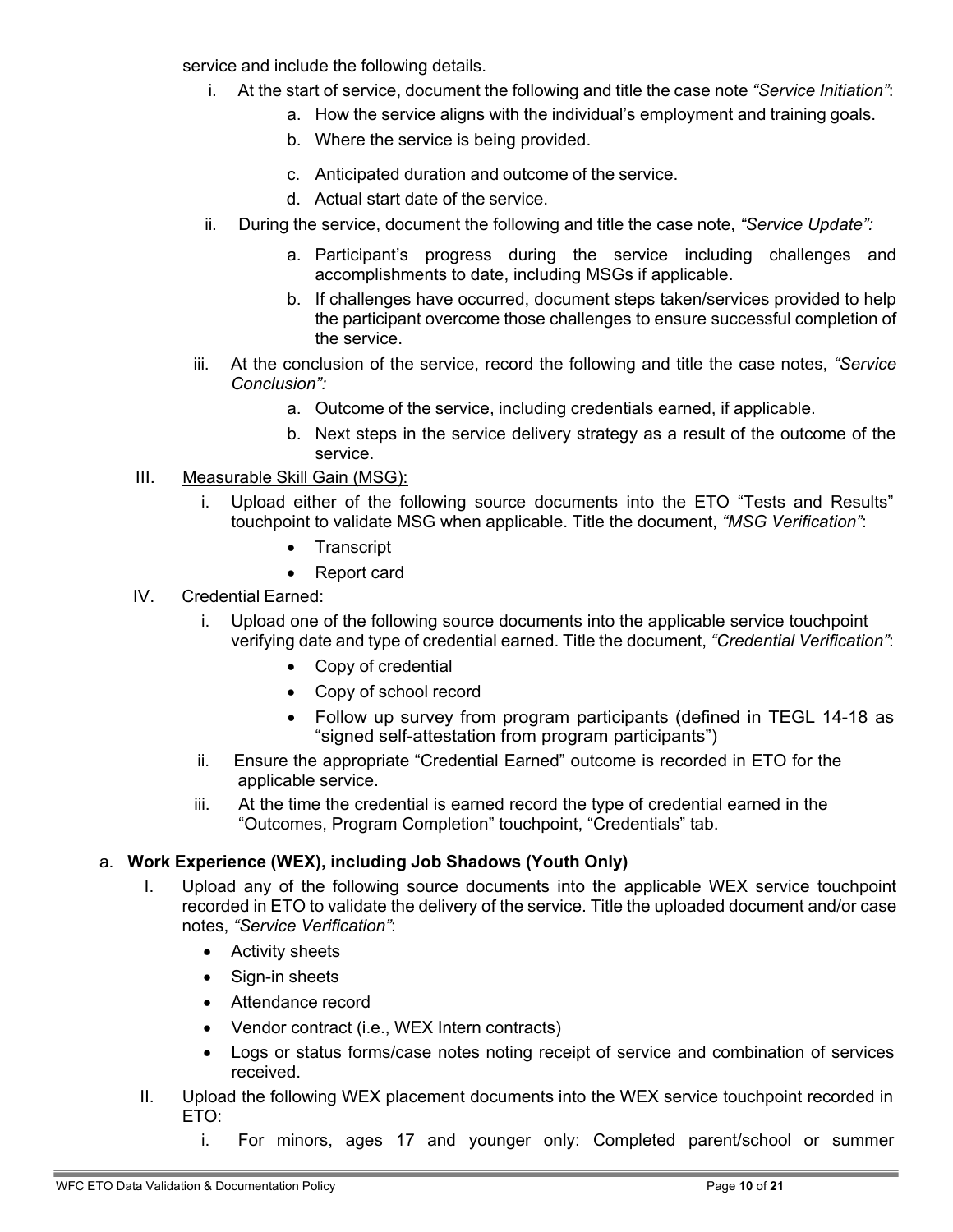authorization forms. Title the document, *"Minor Authorization Form"*

- ii. WEX contracts, including modifications and learning plans (includes pre-assessment) signed by all parties. Title the documents, *"WEX Host Site Contract"* and *"WEX Intern Contract, Learning Plan".*
- iii. Mid-evaluation forms. Title the documents, "*Mid-WEX (or Pre-Apprenticeship) Evaluation".*
	- Not applicable for Job Shadows, Youth Only.
- iv. Timecards/time sheets for each pay period. Title the document, *"Timecard (insert pay period)"*, for example, *"Timecard7/1/20-7/15/20".*
	- Not applicable for Job Shadows, Youth Only.
- v. Paystub/paycheck: Uploaded copy of paystub or paycheck and title the document, "*Paycheck (insert pay date)"*, for example, "*Paycheck* 7-*16-20".*
	- Not applicable for Job Shadows, Youth Only.
- vi. Final evaluation. Title the document, *"Final WEX Evaluation".*
- III. Case Notes: Record a case note in the WEX service touchpoint describing:
	- i. How the WEX or Job Shadow placement aligns with the Intern's employment and training goals.
	- ii. Name and location of the WEX or Job Shadow Host Site.
	- iii. Anticipated duration of the WEX or Job Shadow.
	- iv. Job description/duties (not applicable to Job Shadow).
	- v. Anticipated supportive services needs of the Intern for successful participation in the WEX or Job Shadow.
	- vi. Actual start date of the WEX or Job Shadow.
	- vii. Progress of the learning plan during the WEX (not applicable to Job Shadow). If challenges have occurred, document steps taken/services provided to help the participant overcome those challenges to ensure successful completion of the service.
	- viii. Outcomes of ongoing monitoring of the WEX by the WEX Sponsor which may include onsite visits and phone/email communications with the WEX Host Site (not applicable to Job Shadow).
	- ix. Pay dates, including last paid workday (not applicable to Job Shadow).
	- x. Outcome of the WEX or Job Shadow.
	- xi. Next steps in the service delivery strategy as a result of the outcome of the WEX.

### b. **Pre-Apprenticeships (Youth Only):**

- I. Upload any of the following source documents into the Paid and Unpaid Work Experience with Academic/Education Component Pre-Apprenticeship Program (Youth Only) service touchpoint recorded in ETO to validate the delivery of this service. Title the uploaded document and/or case notes, *"Pre-Apprenticeship Verification"*:
	- Copy of enrollment record
	- File documentation with notes from program staff
	- School records
	- Transcript or report card
	- Case notes
	- Signed training contract
- II. Case Notes: For durational services, case notes must be recorded in the applicable service touchpoint at the beginning of the service, during the service, and at the conclusion of the service and include the following details.
	- i. At the start of service, document the following and title the case note *"Service Initiation"*: a. How the service aligns with the individual's employment and training goals.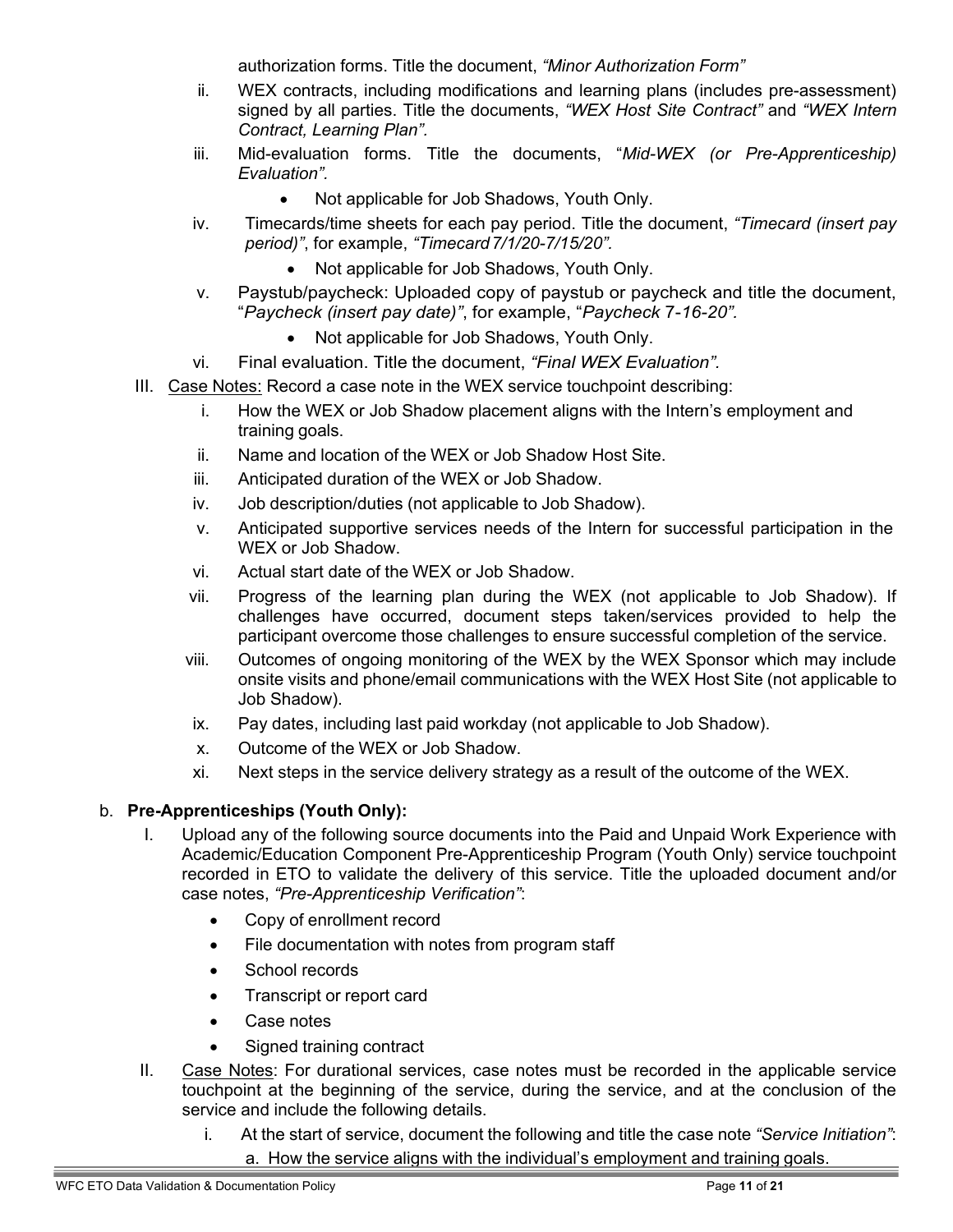- b. Where the service is being provided.
- c. Anticipated duration and outcome of the service.
- d. Actual start date of the service.
- ii. During the service, document the following and title the case note, *"Service Update":*
	- a. Participant's progress during the service including challenges and accomplishments to date, including MSGs if applicable.
	- b. If challenges have occurred, document steps taken/services provided to help the participant overcome those challenges to ensure successful completion of the service.
- iii. At the conclusion of the service, record the following and title the case notes, *"Service Conclusion":*
	- a. Outcome of the service, including credentials earned, if applicable.
	- b. Next steps in the service delivery strategy as a result of the service outcome.

### e. **On-the-Job Training (OJT):**

- I. Upload the following documents into the OJT touchpoint recorded in ETO:
	- i. OJT Employer Pre-Screening Checklist verifying the employer's eligibility.
	- ii. **OJT Contract**, including how the reimbursement rate was determined and modifications, signed by all parties.
		- a. Title original agreement, *"OJT Contract".*
		- b. Title modifications, *"OJT Mod 1, or 2, etc.".*
	- iii. Learning plan, completed prior to the start of the OJT. Title the document, *"OJT Learning Plan".*
	- iv. Job description and related DOL/O\*NET reports to support training duration and skills to be learned. Title the document, *"Job Description".*
	- v. OJT evaluations/Trainee progress reports. Title the document, *"OJT Progress Report".* See Measurable Skill Gain (MSG), below.
	- vi. Measurable Skill Gain (MSG): Upload either of the following source documents into the ETO "Tests and Results" touchpoint to validate MSG when applicable. Title the document, *"OJT Progress Report; MSG Verification"*:
		- Contract and/or evaluation from employer or training provider
		- Progress report from employer documenting skill gain
	- vii. Results of onsite employer monitoring reviews**.** Title the document or case note, "*OJT Onsite Monitoring".*
	- viii. OJT reimbursement invoice and supporting documentation to include timecards. Title document, *"OJT Invoice Packet".*
- IV. Case Notes: Record a case note in the OJT service touchpoint describing:
	- i. How the OJT aligns with the individual's employment and training goals.
	- ii. Name and location of the OJT employer.
	- iii. Anticipated duration of the OJT.
	- iv. Description of training/skills to be learned.
	- v. Actual start date of the OJT.
	- xii. Progress of the OJT learning plan. If challenges have occurred, document steps taken/services provided to help the participant overcome those challenges to ensure successful completion of the OJT.
	- vi. Outcomes of ongoing monitoring of the OJT which may include onsite visits and phone/email communications with the employer.
	- vii. Pay dates, including last day of OJT wage reimbursement.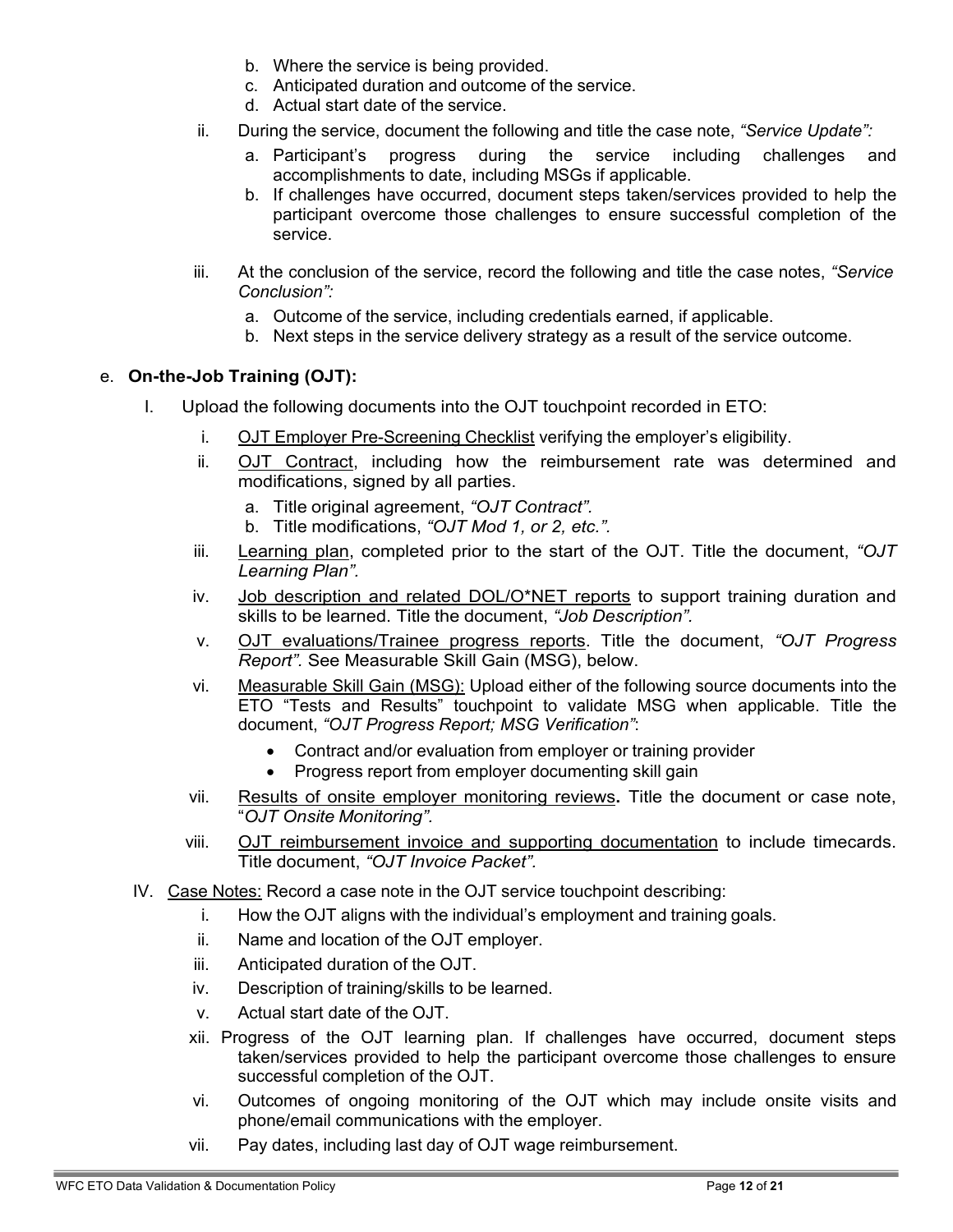- viii. Outcome of the OJT.
- ix. Next steps in the service delivery strategy as a result of the outcome of the OJT.

## f. **Occupational Skills Training (OST) and Customized Training (Adult, DW Only):**

- I. Upload any of the following source documents into the OST or Customized Training (Adult, DW Only) service touchpoint recorded in ETO to validate the delivery of this service. Title the uploaded document and/or case notes, *"Training Verification"*: Ensure supporting documentation clearly identifies the individual's name and training provider's information.
	- Copy of enrollment record
	- File documentation with notes from program staff
	- School records
	- Transcript or report card
	- Case notes
	- Signed training contract
	- ITA
- II. Upload the following (or record in case notes when specific documentation isn't required) into the OST or Customized Training touchpoint. Documents may be uploaded as a single item or combined in one package. If uploaded in a single package, title the package, "*OST Requirements"* and ensure each required element listed below is clearly identifiable in the package.
	- i. Self-Sufficiency: Upload documents and/or record in case notes evidence collected to verify the selected program of study will result in employment that will lead the participant to economic self-sufficiency or wages comparable to or higher than wages from previous employment. Title the document and/or case notes, *"Training will lead to selfsufficiency".*
	- ii. In-demand Occupation: Upload evidence the selected training program is directly linked to an in-demand industry sector or occupation or sectors that have a high potential of sustained demand or growth in the local area or in an area which the participant is willing to travel or relocate (i.e., Demand-Decline list). Title the document *"In Demand".*

If applicable, document in case notes the participant's willingness and ability to travel or relocate to locations outside of Pierce County if the selected training program and/or demand occupation is outside of Pierce County. Title the case note *"Willing to travel/relocate outside PC".*

iii. Non-WIOA Financial Resources: Upload evidence or document in case notes the participant is unable to obtain non-WIOA financial assistance from other sources to pay the costs of training or requires assistance beyond available grant resources, such as Pell Grants to complete their training. Title the document and/or case notes, *"No other financial available".*

When applicable upload copies of FAFSA award letters, title the document *"FAFSA Documentation".*

- iv. Eligible Training Provider: Upload a copy of the Eligible Training Provider List (ETPL) showing the training program is on the ETPL. Title the document, *"ETPL".*
- v. Authorization of Training:
	- a. Upload the ITA authorization (when applicable) and any approved increase or modification. Title the document, *"ITA", "ITA mod".*
	- b. For trainings paid with supportive services (ISY Only), upload the supportive service form authorizing training into the OST touchpoint. Title the document, "Training Approval".
	- c. For training paid through a contract funded directly by WorkForce Central (e.g., customized training and cohorts), document in case notes the training is paid via a contract paid directly by WorkForce Central and the service provider is not paying the costs of tuition and any other expenses the WorkForce Central contract is covering. Specify in case notes what the service provider is paying for, when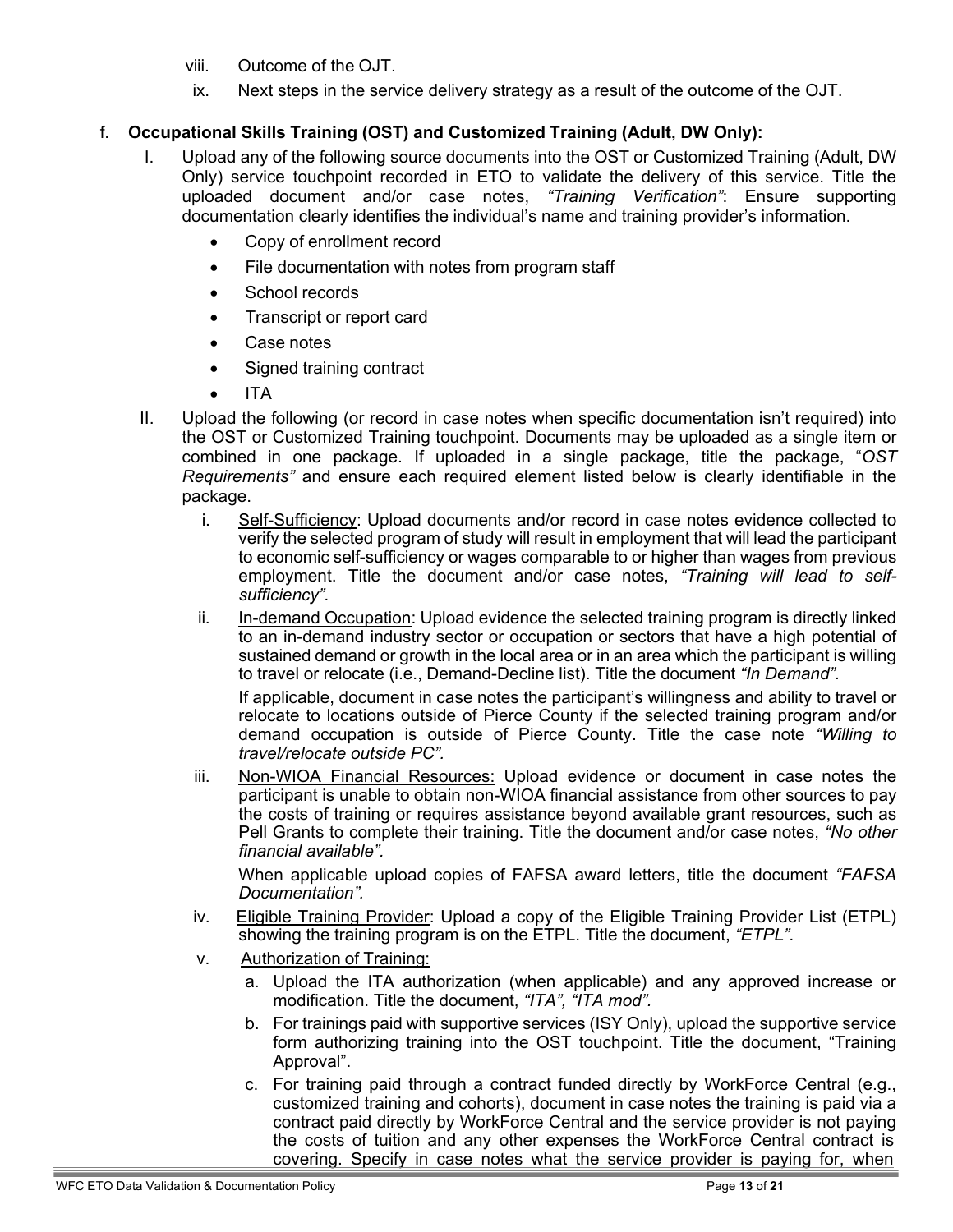applicable. Title the case note, "*Contracted Training".*

- vi. Date of enrollment into training
	- a. Record the date the individual became enrolled in an education or training program that leads to a recognized post-secondary credential, including a secondary education program, or training program that leads to employment.
	- b. Record this date if the individual was already enrolled in education or training at the time of program entry or became enrolled in education or training at any point while participating in the program.
		- (i) If the participant was already enrolled at program entry, the date in this field should be the date of program entry.
		- (ii) This includes but is not limited to participation in Job Corps or YouthBuild or Adult Education or secondary education programs.
	- c. Upload one of the following documents and title the document, "*Training Enrollment Date"*
		- Copy of training enrollment record
		- File documentation with notes from program staff
		- School records
		- Transcript or report card
		- Data match with post-secondary data system
- vii. Actual start date of training
	- a. Record the date on which the individual's first training service began.
	- *b.* Upload one of the following documents, or record the start date in case notes, and title the document or case notes, *"Training Start Date".*
		- Attendance sheets or other school records
		- Vendor training records
		- Case notes (the training start date recorded in case notes must align with the training service start date recorded in ETO)
		- Signed training contract
		- ITA
- viii. Measurable Skill Gain (MSG):
	- a. Record a case note when an MSG has been earned.
	- b. Upload either of the following source documents into the ETO "Tests and Results" touchpoint to validate MSG when applicable. Title the document, *"MSG Verification"*:
		- Transcript
		- Report card
- ix. Credential Earned (Not applicable for Customized Training):
	- a. Record a case note when a credential has been eared.
	- b. Ensure the appropriate "Credential Earned" outcome is recorded in ETO for the applicable service.
	- c. Upload one of the following source documents into the applicable service touchpoint verifying date and type of credential earned. Title the document, *"Credential Verification"*:
		- Copy of credential
		- Copy of school record
		- Follow up survey from program participants (defined in TEGL 14-18 as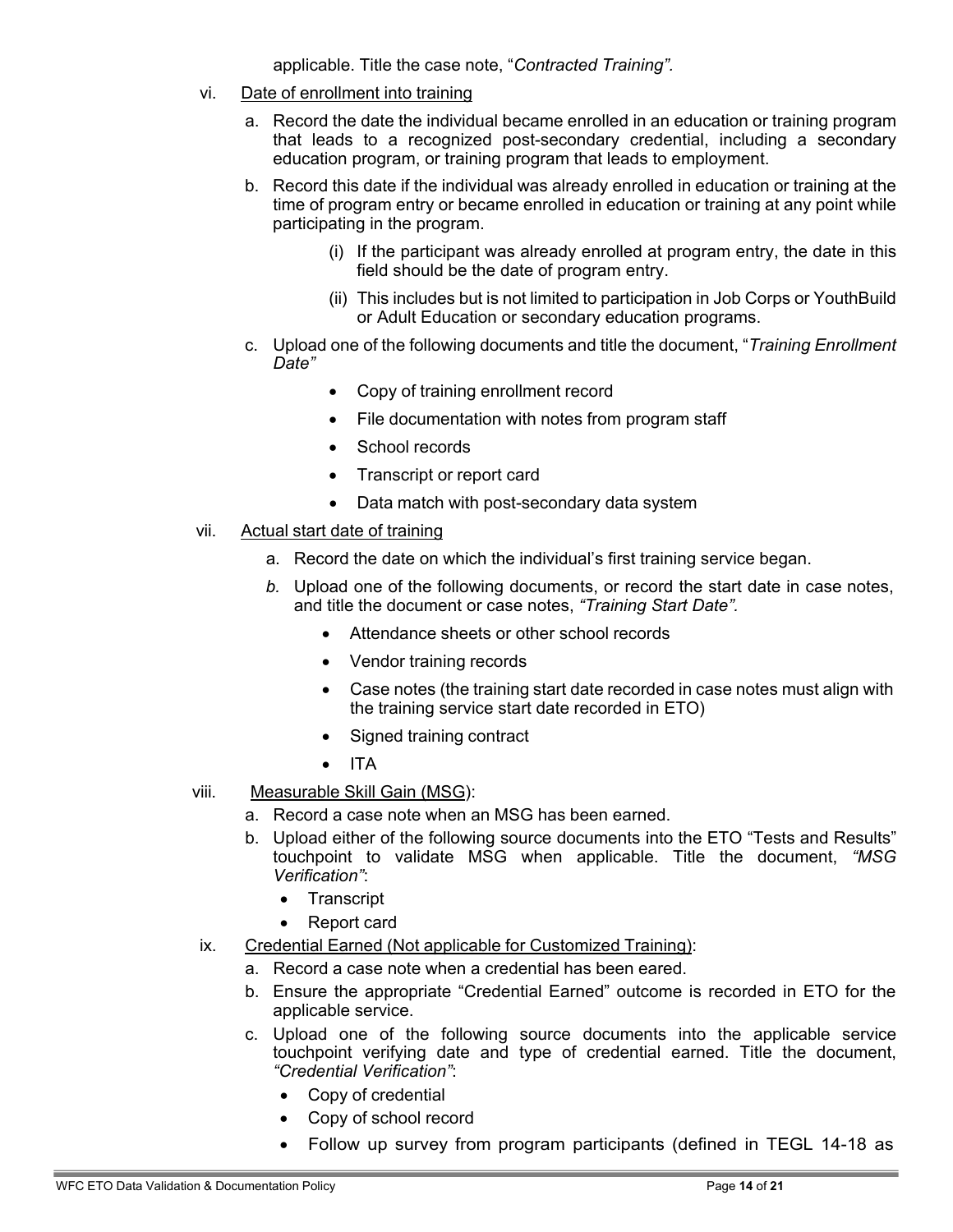"signed self-attestation from program participants")

- ix. At program completion, record the type of credential earned in the "Outcomes, Program Completion" touchpoint, "Credentials" tab.
- x. Case Notes: For durational services, case notes must be recorded in the applicable service touchpoint at the beginning of the service, during the service, and at the conclusion of the service and include the following details.
	- a. At the start of service, document the following and title the case note *"Training Start"*:
		- 1. How the service aligns with the individual's employment and training goals.
		- 2. Where the service is being provided.
		- 3. Anticipated duration and outcome of the service.
		- 4. Actual start date of the service.
	- b. During the service, document the following and title the case note, *"Training Update":*
		- 1. Participant's progress during the service including challenges and accomplishments to date, including MSGs if applicable.
		- 2. If challenges have occurred, document steps taken/services provided to help the participant overcome those challenges to ensure successful completion of the service.
	- c. At the conclusion of the service, record the following and title the case notes, *"Training Conclusion":*
		- 1. Outcome of the service, including credentials earned, if applicable.
		- 2. Next steps in the service delivery strategy as a result of the outcome of the service.

#### a. **Supportive Services:**

- I. Assessment of Need: Document the assessment of the individual's need for supportive services in case notes in the applicable Supportive Service touchpoint in ETO. Title the case note *"Assessment of Need for SS".*
- II. Current Budget: Upload the individual's current budget reflecting a financial need for supportive services in the Supportive Service touchpoint. Title the document, *"Current Budget".*
	- If additional supportive services are requested and the participant's budget has not changed since the last provision of a supportive service, uploading a new budget form in the subsequent Supportive Service touchpoints is not necessary. However, the reason for not uploading an updated budget must be documented in case notes.
- III. Referral to Community Resources: When applicable, document in case notes in the Supportive Service touchpoint in ETO the attempts to acquire requested supportive service from organizations in the community that are known to provide the service, outcomes of referrals to 2-1-1, or exemption from the referral requirement.
- IV. Supportive Service Authorization: Upload the supportive service request/authorization form into the applicable Supportive Service touchpoint in ETO. Title the uploaded document, *"SS Request" or "SS. Authorization".*
- V. Supportive Service Log: An up-to-date supportive service tracking log must be uploaded into the most recent Supportive Service touchpoint in ETO. Title the document, *"SS Tracking Log*". The log must include the date a supportive service was provided to the participant, what was purchased, the total cost of the service and a running total of supportive services spent todate.
	- When applicable, disallowed costs must also be tracked on the supportive service log.
- VI. Receipt, Supporting Documentation: Copies of supporting documentation, including legible itemized receipts must be uploaded in the applicable Support Service touchpoint in ETO. Title the document what it is. For example: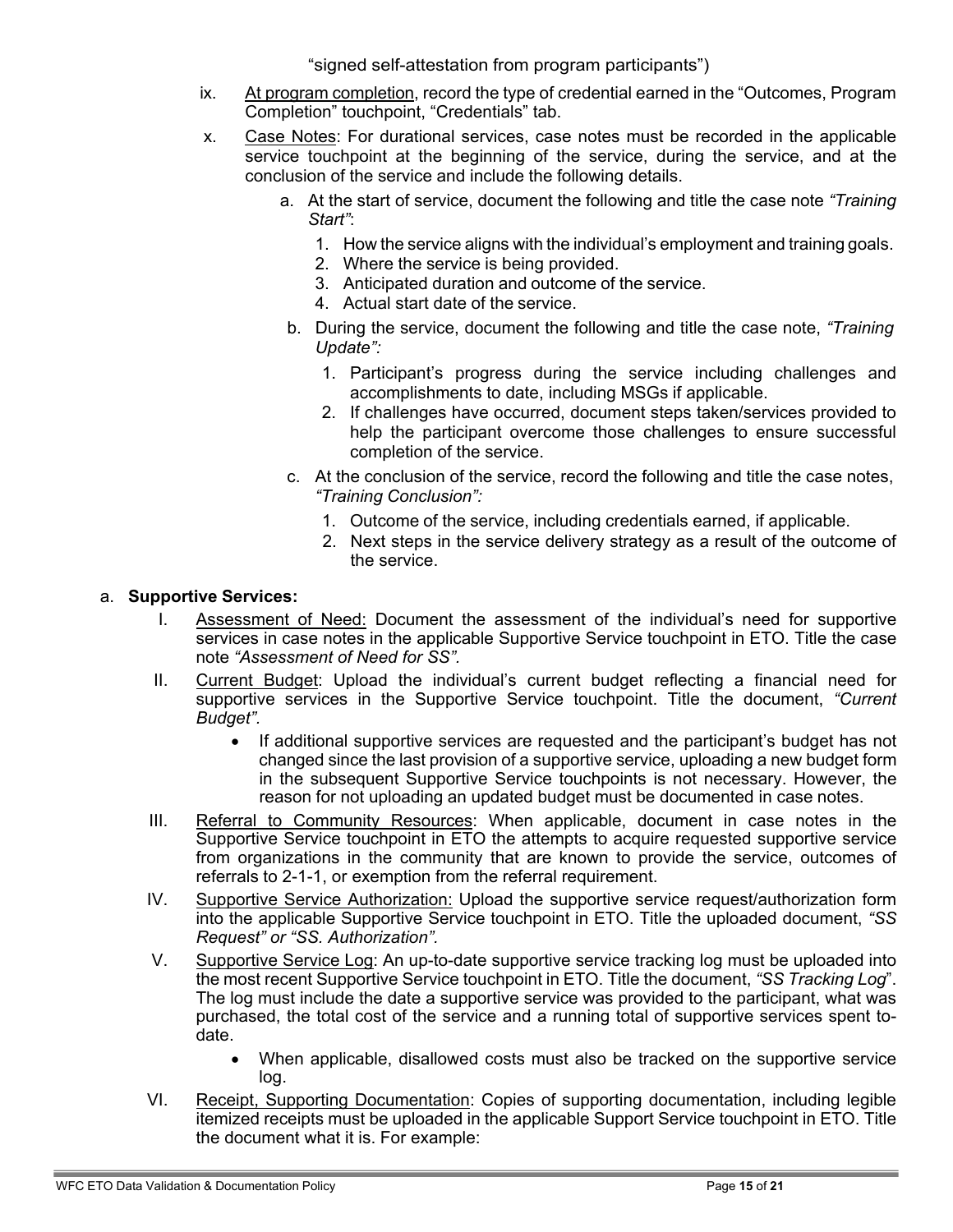- i. Title a receipt of the purchase, *"Receipt".*
- ii. For a bus pass, title it, *"Bus Pass"*
- iii. For payment of a utility bill, title the bill, *"Utility Bill Payment".*
- VII. **Incentives** (Youth-Young Adults Only):
	- i. The following must be documented in case notes recorded in the Case Notes History in ETO. In the case note identifier field, title the case note *"Incentive Justification"* followed by the date of the incentive:
		- a. How the incentive was determined appropriate for the young adult,
		- b. How the incentive will contribute to the young adult's success, and
		- c. How the amount of the incentive was determined appropriate for the young adult.
		- d. The specific training, education, work experience, or other accomplishment the incentive was provided for as documented on the young adult's ISS.
		- e. Attempts to access incentives via non-WIOA resources in the community, if known and available, prior to issuing WIOA Title I funded incentives.
	- ii. In the *"Incentive Justification"* case note, upload the following documents:
		- a. Approved incentive request form or voucher. Title the document, *"Incentive Request"*.
		- b. Participant's current budget for the first incentive request and as needed for future requests (same process for supportive service described above).
		- c. Up-to-date supportive service/incentive tracking log. Title the document, "*SS-Incentive Tracking Log".* The log must include the date an incentive was provided to the participant, the total cost of the incentive, and a running total of incentives provided to-date.
			- When applicable, disallowed incentive costs must also be tracked on the supportive service-incentive tracking log.
		- d. Copies of service provider's receipts showing the incentive that was purchased. This may include but is not limited to receipts for gift cards or receipts for items (incentives) purchased for young adults. Copies of gift cards must include the amount of the gift card. The front and back of the gift card must be uploaded into ETO. Title the document, "*Incentive Docs".*

#### b. **Date and Reason for Program Completion:**

- I. The following case notes must be recorded in the Program Completion touchpoint in ETO documenting an individual's completion of the WIOA Title I program. Title the case note, *"Program Completion".*
	- i. Brief summary of the individual's service needs at time of program enrollment, services provided to address those needs while enrolled in the program, and outcomes of those services.
	- ii. School status at program completion (Youth-Young Adults Only)
	- iii. Date and reason from program completion.
	- iv. Type and duration of planned follow-up services.

#### c. **School Status at Program Completion (Young Adults Only):**

- I. (WIN [0100\)](https://storemultisites.blob.core.windows.net/media/WPC/adm/policy/0100.pdf): In the Outcomes and Completion touchpoint record the following:
	- i. School status at exit if known.
	- ii. Last known documented school status, after participation has begun and if unknown at time of exit.
	- iii. School status at participation, if school status at exit is unknown and there is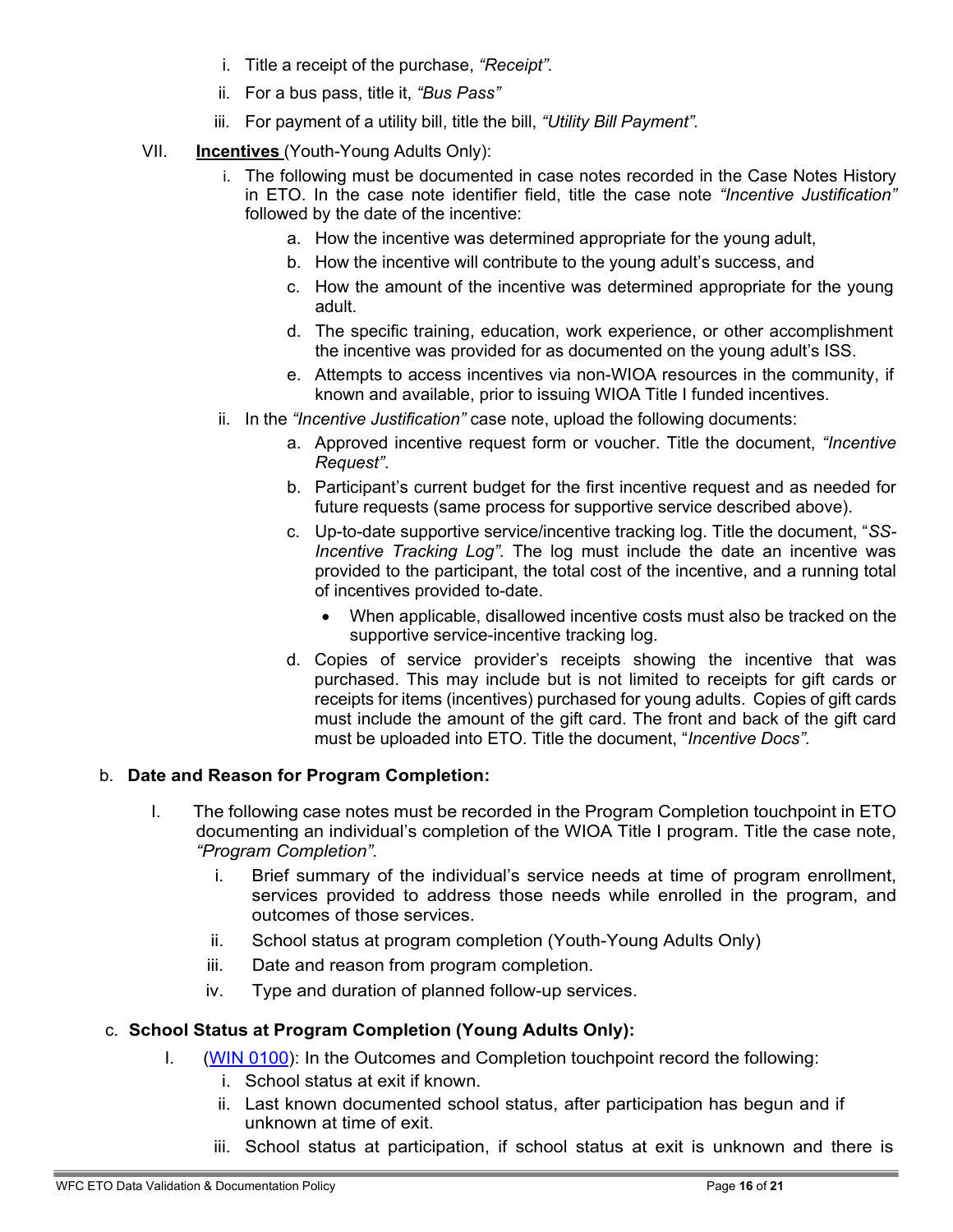otherwise no documentation as to school status other than that at start of participation.

- II. [TEGL 23-19:](https://wdr.doleta.gov/directives/attach/TEGL/TEGL_23-19_Attachment_2.pdf) Upload evidence the young adult obtained their high school diploma or GED. Label the document, *"HS Diploma"* or *"GED":*
	- i. Copy of HS diploma, GED
	- ii. Signed follow-up survey response from the participant
	- iii. Signed file documentation with information obtained from education or training provider
- III. Case Notes: Record the young adult's school status at exit in case notes recorded in the Outcomes and Completion touchpoint. If the youth is in school, whether in secondary or post-secondary education, record the following:
	- i. Date enrolled in school
	- ii. Name of school
	- iii. Training program
	- iv. Anticipated completion date
	- v. Anticipated credential to be earned.

### d. **Exit due to post-secondary enrollment (Young Adults Only):**

- I. For young adults who are completing the program and are exited due to enrollment in post-secondary education, upload any one of the following into the Outcomes and Completion touchpoint. Title the document, *"Post-secondary Enrollment".*
	- Copy of enrollment record
	- File documentation with notes from program staff
	- School records
	- Transcript or report card
	- Documentation from the school must include:
		- a. The participant's name,
		- b. Name of school
		- c. Date young adult enrolled in the training program
		- d. Date young adult started training, if applicable at time of program completion
		- e. Title of training program participant is enrolled in
		- f. Anticipated training completion date
- II. Record a case note in the Outcomes and Completion touchpoint where the above documents were uploaded, that includes the date of enrollment, actual start date/anticipated start date of training, training program, name of school, anticipated completion date, and anticipated credential to be earned. Title the case notes, *"Postsecondary Enrollment*".

#### e. **Exit due to unsubsidized employment**:

- I. For any participant completing their program as a result of obtaining unsubsidized employment, create an Outcomes, Program Completion touchpoint and record the following in case notes. Title the case note *"UE".*
	- i. Confirmation the employment will provide the participant a self-sufficient wage, or the new job will provide comparable income to previous employment, if applicable. Title the document, *"Self-sufficiency Evidence".*
	- ii. Record case notes in the Outcomes and Completion touchpoint documenting the following:
		- a. Name of employer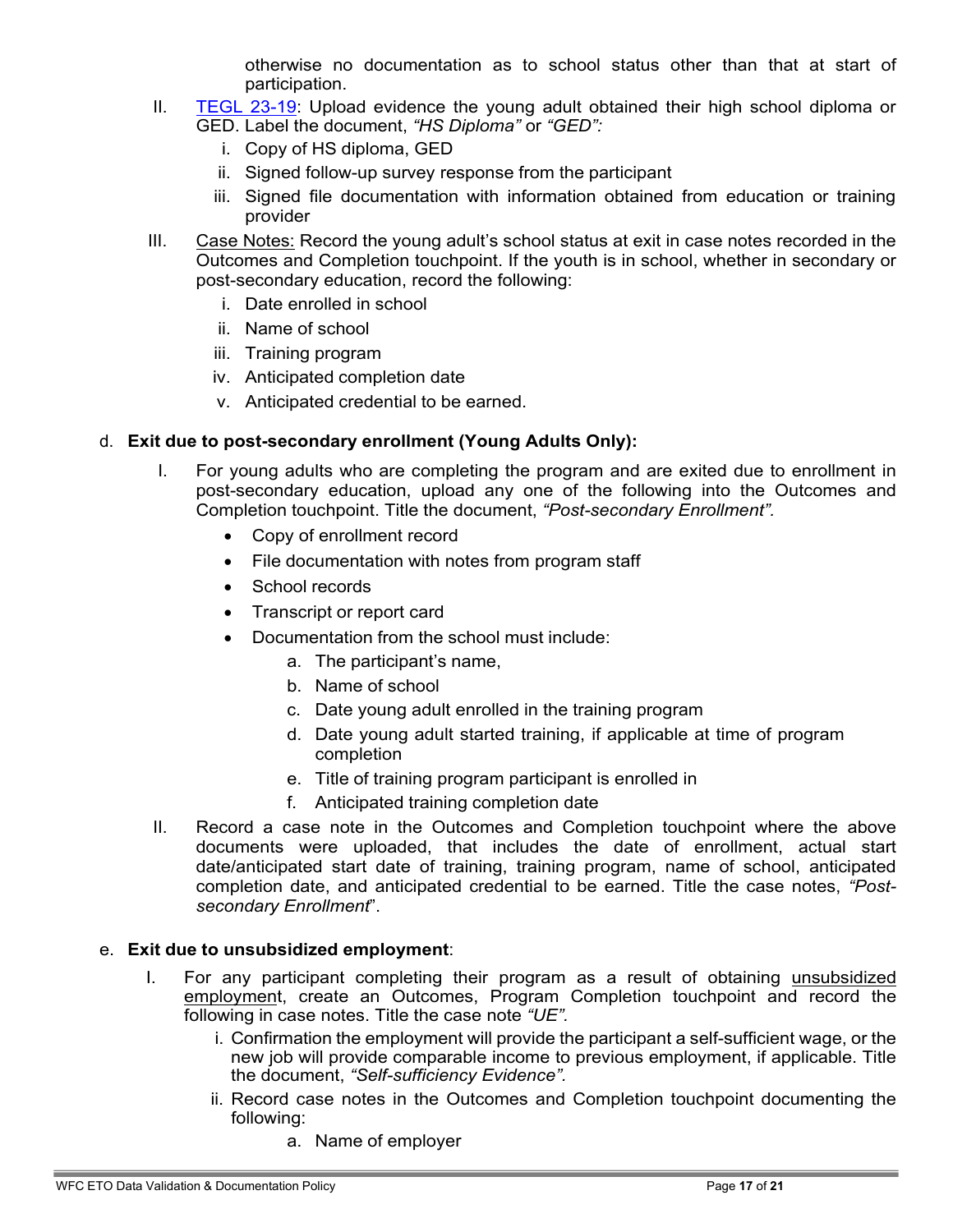- b. Job title
- c. Wage
- d. Full-time or part-time status
- e. Start date.
- f. Whether the new job meets the participant's self-sufficiency needs or is comparable to previous employment, if applicable.

# f. **For any other reason for exit:**

I. For any individual exiting the program for reasons other than enrollment in post-secondary education (Youth Only) or unsubsidized employment leading to self-sufficient wages, record the reason for exit in case notes in the Program Completion touchpoint in ETO.

## g. **Follow-up Services:**

- I. Case notes: Document the individual's progress or status update in case notes recorded in ETO on a minimum quarterly basis.
- II. Consent forms: Prior to contacting an employer to verify an individual's employment, the Service Provider must first obtain a consent form signed by the participant authorizing the provider to contact the participant's employer. The consent form must be uploaded into the Uploaded Files touchpoint in the participant's ETO record.
- III. Opt Out: If an individual opts out of receiving follow up services, the date and reason the individual opted out must be documented in case notes recorded in the Outcomes and Completion touchpoint.
- IV. Services: In the Follow-up Services touchpoint, record follow-up services at the time the service is provided. Follow the same documentation upload and case note documentation procedures noted above.

# **E. REPORTING PERFORMANCE OUTCOMES 2ND AND 4TH QUARTERS AFTER EXIT**

WIOA Title I service providers must ensure accurate and timely reporting of the following performance measures in ETO during the four (4) quarters after an individual is system exited from ETO.

#### **a. Unsubsidized employment (or training for WIOA Title I young adults only) 2nd and 4th quarters after exit**

### I. **Definition**

Employment Rate -  $2^{nd}$  Quarter After Exit: The percentage of individuals who are in unsubsidized employment during the  $2<sup>nd</sup>$  quarter after exit.

For the WIOA Title I Youth (Young Adults) program only, this indicator includes young adults actively enrolled in education or training activities in addition to those who are in unsubsidized employment 2<sup>nd</sup> quarter after exit.

Employment Rate - 4th Quarter After Exit: The percentage of individuals who are in unsubsidized employment during the  $4<sup>th</sup>$  quarter after exit from the WIOA Title I program.

For the WIOA Title I Youth (Young Adults) program only, this indicator includes young adults actively enrolled in education or training activities in addition to those who are in unsubsidized employment  $4<sup>th</sup>$  quarter after exit.

Note: Individuals are not required to provide evidence of continued, uninterrupted employment or training during the entire 12 months after exit. Rather, DOL performance reporting requirements limit the verification of an individual's employment or training status to any time during the  $2<sup>nd</sup>$  and 4th quarter after exit. (WIOA Joint Rule, Departments' responses: Page 55841)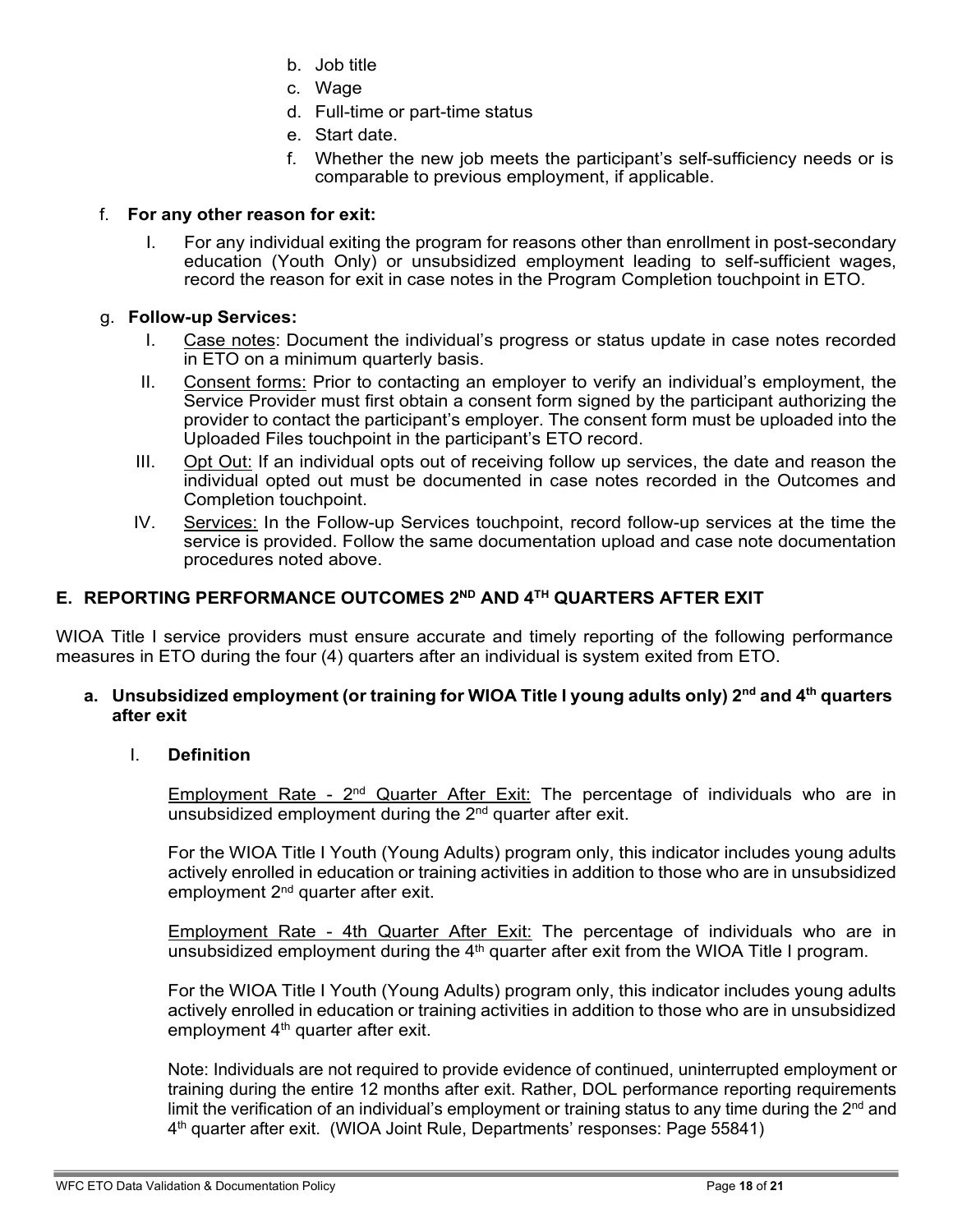#### II. **Source Documentation Requirements**

- i. Training for WIOA Title I Youth (Young Adults) only:
	- a. Create a new Follow-up touchpoint. From the dropdown menu, select "Record Performance Information" and complete all of the tabs.
	- b. Upload any of the following source documentation for young adults enrolled in training during the 2nd and 4th quarters after exit. Title the document, *"Q2 (or Q4) Training Verification"*:
		- Copy of school registration record
		- File documentation with notes from program staff:
			- o Defined in ESD Policy 1003, Rev. 2 as "supporting material that provides official information or evidence or that serves as a record in support of the data element, along with corresponding case notes from staff. Examples of file documentation include both standard state MIS forms such as ISS or assessment as well as information obtained from outside officials (i.e., emails, records, letters)".
		- School records
		- Transcript or report card
		- Vendor/training provider documentation
- ii. Employment:
	- a. Create a new Follow-up touchpoint. From the dropdown menu, select "Record Performance Information" and complete all tabs.
	- b. Upload any of the following source documentation for individuals in unsubsidized employment during the 2<sup>nd</sup> and 4<sup>th</sup> quarters after exit. Title the document, "Q2 (or *Q4) Employment Verification"*:
		- Follow-up survey from participants during the reference quarters (defined in TEGL 14-18 as "signed self-attestation from program participants")
		- Paycheck stubs (minimum of two copies) from the reference quarters
		- Tax records, W2 form
		- Quarterly tax payment forms such as an IRS form 941
		- Signed letter or other documentation from employer on official company letterhead attesting to an individual's employment status and earnings during the referenced quarters
		- Self-employment worksheet that reflects income after expenses during the reference quarters, signed and attested by the program participant
		- Income earned from sales commissions or similar positions during the reference quarters
		- Detailed case notes verified by the employer and entered by case managers during the reference quarters
- iii. Employment related to training:
	- a. On the Follow-up touchpoint, on the Follow-up Type tab, ensure the dropdown is set to "Record Performance Information" or "Record Both".
	- b. On the Follow-up touchpoint, on the Follow-up Form tab, ensure the drop down "Follow-up Quarter after Exit" is set to "Second (or Fourth) Quarter.
	- c. On the Follow-up touchpoint, on the Follow-up Form tab, ensure the drop down "Entered Training-Related to Employment" is set to "Yes".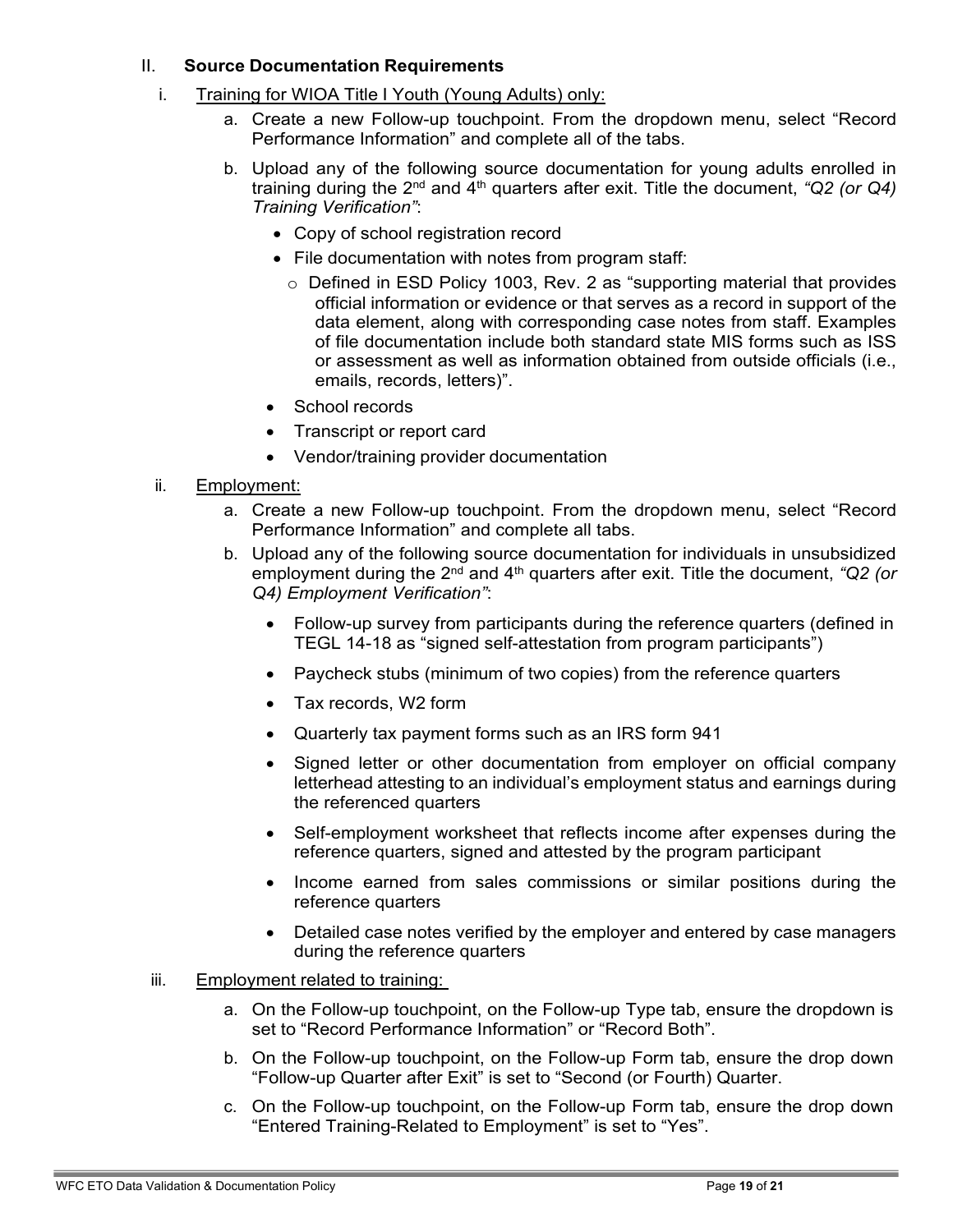# b. **Credentials earned 2nd and 4th quarters after exit**

#### **I. Definition**

The percentage of participants enrolled in an education or training program (excluding those in on-the-job training (OJT) and customized raining) who obtained a recognized postsecondary credential or secondary school diploma, or its recognized equivalent, during participation in or within one (1) year after exit from the program.

A participant who has attained a secondary school diploma or its recognized equivalent is included in the percentage of participants who have attained a secondary school diploma or its recognized equivalent only if the participant also is employed or is enrolled in an education or training program leading to a recognized post-secondary credential within one (1) year after exit from the program.

#### **II. Reportable Credentials**

This reporting indicator measures two types of credentials, a recognized post-secondary credential, or a secondary school diploma or its recognized equivalent (only when the individual is also employed or enrolled in post-secondary education). The following are reportable credentials:

- Secondary school diploma or its equivalency
- AA or AS diploma/degree
- BA or BS diploma/degree
- Occupational licensure
- Occupational certification
- Other recognized diploma, degree, or certificate

#### III. **Source Documentation Requirements**

- i. Create a new Follow-up touchpoint. From the dropdown menu, select "Record Performance Information" and complete all of the tabs.
	- a. Upload any of the following source documentation in ETO for individuals who have obtained a reportable credential at any point during the 12 months following exit. Title the document, *"Post-Exit Credential Verification"*:
		- Diplomas, degrees, licenses, or certificates
		- Data match
		- Copy of credential
		- Copy of school record
		- Follow-up survey from participants during the reference quarters:
			- o Defined in TEGL 14-18 as "signed self-attestation from program participants"
		- Case notes documenting information obtained from the education or training provider

#### **F. CONFIDENTIAL INFORMATION**

Case notes and other documentation containing confidential information, such as medical information, must be kept in a secure location apart from the individual's regular program file. To ensure compliance with this requirement in ETO, create a new Confidential Case Note Touch Point and upload the confidential information to this touchpoint. Confidential case notes must also be recorded in this touchpoint and must not be recorded in the Case Notes History, included in service touchpoints recorded in ETO, or elsewhere in the ETO record.